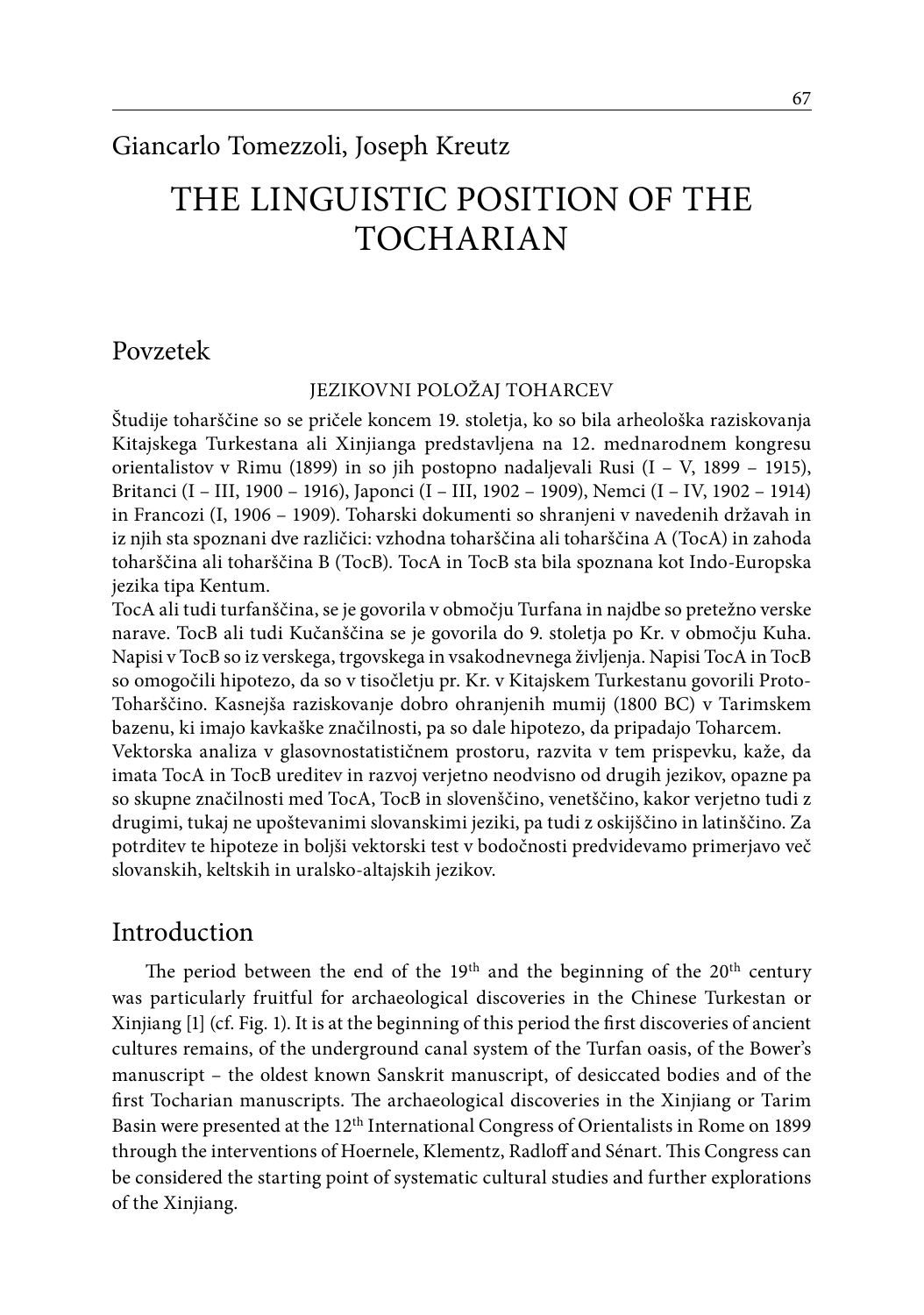Five Russian expeditions  $(I - V)$  took place in the period 1899 – 1915 under the direction respectively of Klementz (I), Kozlov (II), the brothers Berezovsky (III) and Oldenburg (IV, V) in several sites including: Kara-shahr, Turfan, Kucha. The discovered Tocharian manuscripts, only in part published, are preserved at the Oriental Institute of Saint Petersburg and at the Russian Academy of Arts and Science. Three British expeditions (I – III) took place in the period 1900 – 1916 under the direction of Stein in several sites including: Kara-shahr, Loulan, Miran, Niyan, Turfan, Yar-khoto. The manuscripts in different ancient languages, the artifacts discovered, the drawings and the photographs of the expeditions are preserved at the British Library in London, at the National Museum of India in Delhi and at the Hungarian Academy of Sciences in Budapest.

Three Japanese expeditions (I – III) took place in the period 1902 – 1909 under the direction respectively of Watanabe and Hori (I), Tachibana and Nomura (II), Tachibana, Yoshikawa, Watanabe (III) in various sites including: Dunhuang, Kizil, Kucha, Kumtura, Turfan. Only few Tocharian manuscripts were discovered. Four German expeditions (I – IV) took place in the period 1902 – 1914 under the direction respectively of Grünwedel, Huth, Bartus (I), Le Coq, Bartus (II), Grünwedel, Le Coq, Pohrt, Bartus (III), Le Coq, Bartus (IV) in various sites including: Bezelik, Khocho, Kucha, Sengim, Turfan, Yarkhoto. The Tocharian manuscripts discovered, almost entirely published, is preserved at the Staatsbibliothek zu Berlin. One French expedition (I) took place in the period 1906 – 1909 under the direction of Pelliot, Vaillant, Nouette (I) in various sites including: Dunhuang, Kara-shahr, Kucha, Subashi, Turfan. The discovered Tocharian manuscripts, only in part published, are preserved at the Bibliothéque National de France.

Where to find published Tocharian manuscripts in internet has been indicated by Malzahn [2–4].



*Fig. 1: Tarim Basin – excavation sites [1]*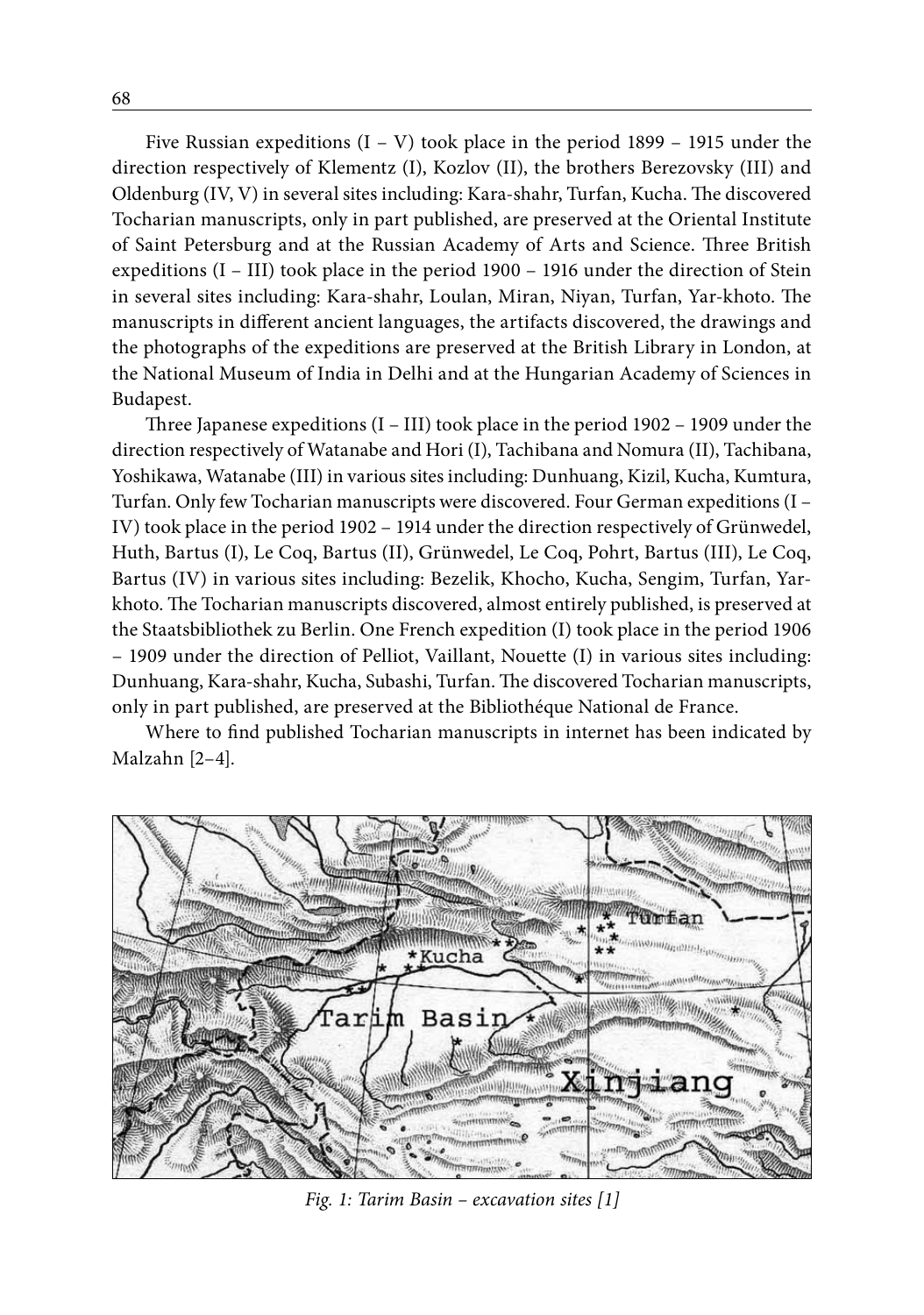#### The Tocharian Question

The Tocharian question concerns mainly the epoch in which the Tocharian's arrived in the Xinjiang and from where they came. But the reply is largely unknown [5], pp. 88-98. The Tocharian surely arrived in the Xinjiang before the beginning of our era because of the presence of Tocharian lexemes in Indian Prakrits texts preceding our era. From the manuscripts collected is now clear that there existed at least two Tocharian languages: the Tocharian A (TocA) named also Turfanian, Arsi or East Tocharian and the Tocharian B (TocB) named also Kuchean or West Tocharian, both belonging to the Indo-European family and both originated from a Proto-Tocharian language (P-Toc or Common Tocharian). TocA became soon in our era a dead language used in religious manuscripts while TocB was a spoken language at least up to the 8<sup>th</sup> cen. AD The presence in the Tocharian manuscripts of words and linguistic elements belonging to Finno-Ugric languages and possible linguistic contacts of the Tocharian with East Iranian languages suggests that the Tocharians moved from their original homeland probably in the Pontic steppe, first to North and then to East.

The discovery in the Tarim Basin at the beginning of the 20<sup>th</sup> century of desiccated bodies or mummies and their study provided new information about the Tocharian history. The recent excavations of ancient cemeteries provided further rests of mummies and artifacts which give evidences of connections among the ancient Xinjiang cultures, the Pit-Grave cultures and the Afanasievo and Andronovo cultures of Central Asia, of the presence in the Xinjiang of Caucasoid populations in the period 1800 BC – 300 AD and of the arrival in the late Bronze Age and the early Iron Age of a second population of East Mediterranean type similar to the Saka of Pamir. The first mummies of Caucasoid somatic type, dating 1800 BC were discovered at Qäwrighul. The excavation of the cemetery of Yanbulaq provided other 29 mummies dating 1100 – 500 BC: 21 of Mongoloid somatic type and 8 of Caucasoid somatic type like those of Qäwrighul. The common features of the Caucasoid mummies are: elongated bodies, angular faces, recessed eyes, blond, red to deep brown hairs. Genetic studies ascertained that the Caucasoid mummies have a Haplogroup R1a (Y DNA) and an mtDNA haplotype characteristic of Western Eurasian populations. Other genetic studies on mummies of Xiaohe showed Y-DNA and mtDNA markers characteristic of an admixed population.

This scenario could be explained either by the hypothesis of Jandáček and Perdih [6-7] of "the expansion of nomadic stockbreeder proto-Slav from near East and (South-) Eastern Europe into Central Asia and about 4000 BC reaching as far as China mixing with indigenous peoples", or by the hypothesis of Mair [8-10] that the earliest mummies in the Tarim Basin correspond to Caucasoid or Europoid individuals arriving in the Tarim Basim around 3000 BC through the Pamir Mountains that mixed with Asian migrants arrived around 1000 BC while the arrival of the Uyghurs has to be placed around the year 842 AD after the collapse of the Orkon Uighur Kingdom in Mongolia under the push of the Kyrgyzs.

Up to now, Tocharian manuscripts and fragments of manuscripts have never been found in direct relation with the Caucasian mummies, however, the identical geographical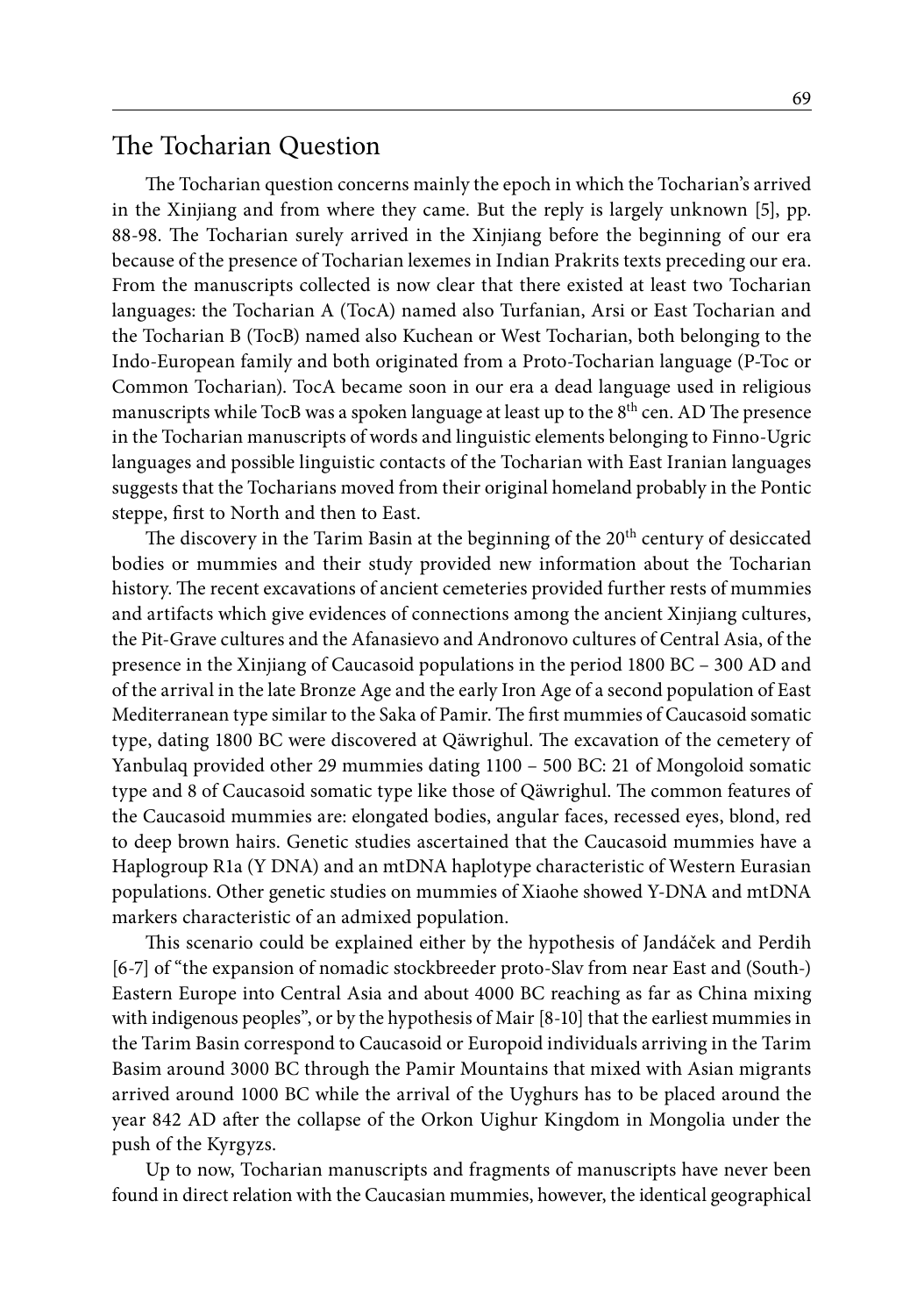location and the common non-Chinese origin suggest that said mummies are related with the Tocharians. Because no Tocharian document have yet been found later than the 8th cen. AD it is admitted [11] that the Tocharian language disappeared because of the mixing after the 840 AD of the last Tocharians with the new arrived Uyghurs.

# The Tocharian Language

Transliterations of Tocharian manuscripts [12-14] have been published in the recent past, and because many Tocharian manuscripts of religious content have corresponding texts written in Brāhmī or Sanskrit, translations of Tocharian texts were possible and various Tocharian grammars [15-35] appeared. The Tocharian manuscripts [36] are written mainly in North Indian Brāhmī script (aksaras and anusvaras) and in a small number in Manichean script. Both TocA and TocB have a common inventory of vowels and the same consonant inventory. In both languages all the vowels are short and there is no certain evidence of vocalic length. The diphthongs which existed in P-Toc were monophthongized in TocA, diphthongs remained only in TocB. In TocB the accent is normally on the second syllable in words with more than two syllables and on the first syllable in words of two syllables, however, it could not be the case for TocA.

Both TocA and TocB maintain the three grammatical genders masculine, feminine, neuter distinct from the notion of biological gender, unless the noun represents something of animate in which case grammatical and biological gender normally coincides. Both TocA and TocB maintain the categories of singular, dual and plural as the PIE but there are suggestions also of **paral** – indicating natural pairs: hands, eyes – and **plurative** – indicating an individual in a plurality [37]. Both TocA and TocB distinguish human and

 $32$  858} 5390 5500 99256 9230 930  $0587082$  $\frac{6}{2}$ क हे देख १२ के बा  $65000$  $\nu$ ns Doʻ

*Fig. 2: Tocharian manuscript fragment THT 888 from the Berlin Collection [3]*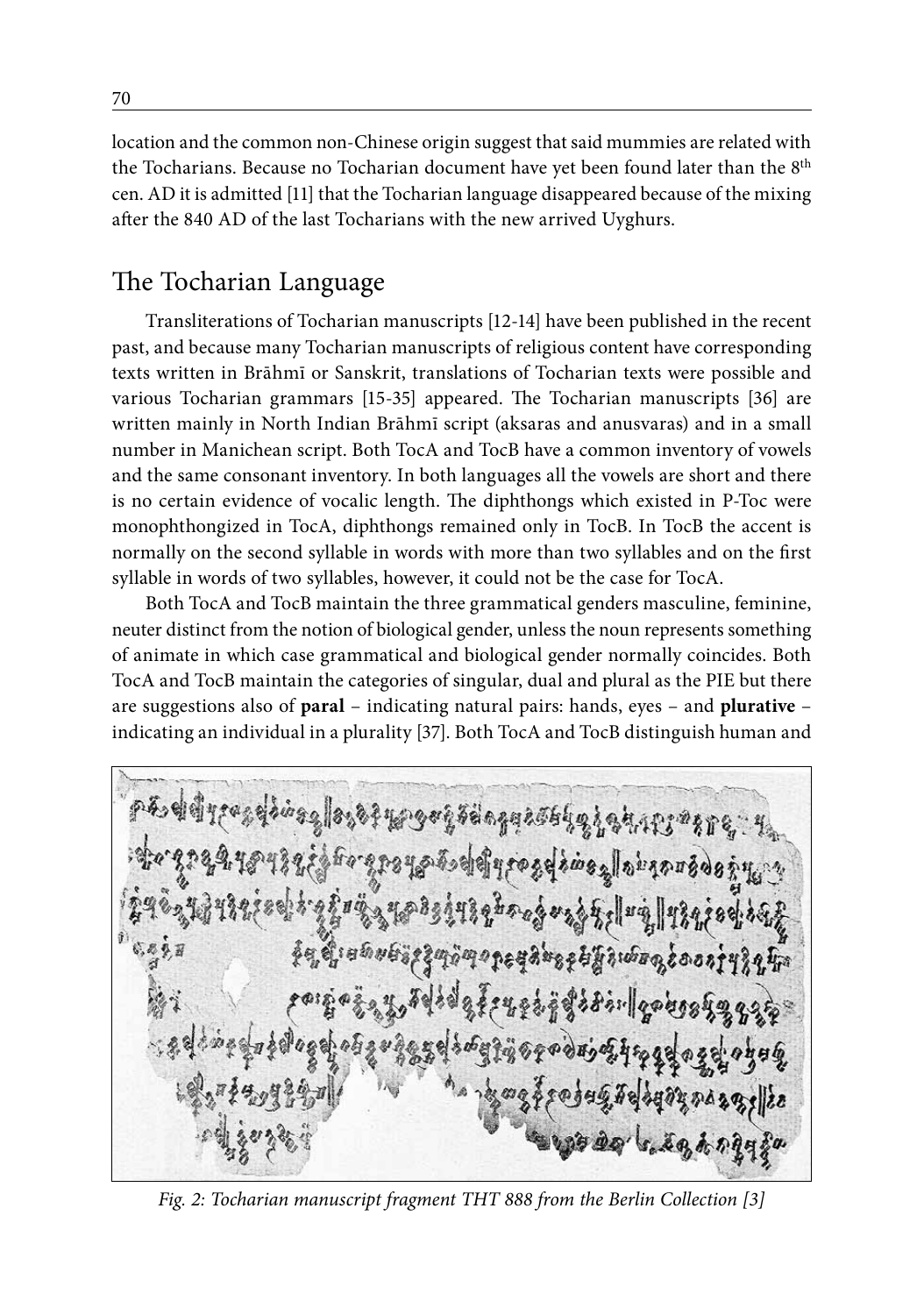non-human substantives. The Tocharian verbs distinguish three singular persons and three plural persons and three numbers: singular, dual and plural. The Tocharian use **active sentences** in which the subject is also the agent and **middle or medio-passive sentences** in which the subject is the agent and also the object of the action. Some Tocharian verbs occur only in the **middle** or **deponent** form. The Tocharian verbs distinguishes the **indicative**, the mood of simple fact, composed by present and past tense (imperfect, preterit), the **subjunctive**, the mood of hypothesis or supposition, the **optative**, the mood of whish or desire and the **imperative**, the mood of direct command. **Future** can be expressed either by the present, or by the subjunctive or by verbal nouns. The Tocharian verbal system distinguishes, by changing the verbal stem: the **causative** or **factitive** verbs i.e. verbs causing another action – and the non-causative or **base** – i.e. verbs non-causing another action. The Tocharian prose texts exhibit the basic structure of **subject – object – verb** (SOV). Fig. 2 shows an example of Tocharian manuscript fragment.

### Linguistic Comparison Studies

Many linguistic comparison studies, sometime by contradicting, sometime by rectifying previous studies [37], tried to determine a possible linguistic position of the Tocharian with respect to other languages.

Van Windekens [38-41] proposes, for example, the TocB substantive *ñerwe = today* as Uralic in origin, while for its semantic equivalent TocA *ārco* an origin through the IE adverb *\*art = exactly, precisely* and the IE verb *\*keu- = to shine*; for the TocB substantive *trau = a capacity measure* an origin linked to the IE substantive *\*drou = barrel, bath tub*; for the TocB verb *yaukk*- = *to use* an agreement with the Sanskrit verb *yuj* = *put in activity, to employ*; for the TocAB *p*ā*nto = tutor, patron* a link with the IE verb *\*bhendh = to tie, to bind*; for the TocB verb *mik- = to close the eyes* an agreement with the Slavic verb *směžiti = to close the eyes*, with the Slovenian dial. verb *mežáti = to have closed the eyes.*

Pinault [42], in an accurate analysis of the fragment TocB PK LC I (Pelliot Koutchéen Lettres Commerciales I), by using information derived from the Res Rusticae of Varro (Livre II, ch. 2) and of the Encyclopedia of Agriculture (Lagri) identifies the terms: *alyi yrim = gray lambs* or *"agneaux élévés"* or "agneaux grandis", *orotsana awi = big sheeps, aiyyāna śānta = small ovine cattle* "*petit bétail ovine*". He concludes that the Tocharian places itself at the same level of the great languages of the IE family attested before our era: Hittite, Indo-Iranian, Greek, and Latin and for many terms the Tocharian preserves forms that are as archaic as, or more archaic than, the other languages.

Lubotsky [43], after having acknowledged that the Chinese (C) substantive *mi = honey* is Indo-European, probably of Tocharian origin through the Old Chinese (OC) \*mjit/\**mit* TocB *mit = honey* < Proto-Toc \**m'∂t* < PIE \**medhu*-, proposes as possible Chinese loan words from Tocharian concerning charriots technology:

- (1) C *shéng = chariot* (with four horses) < … < OC \**Ljings / \*L∂ngs* TocB *klenke*, TocA *klank = vehicle*, TocAB *klānk = to ride, to travel* (by vehicle);
- (2)  $C g\tilde{u} = nave of a wheel < ... < OC * kok / *k\tilde{ok} TocB kokale, TocA kuk\tilde{u} = chariot;$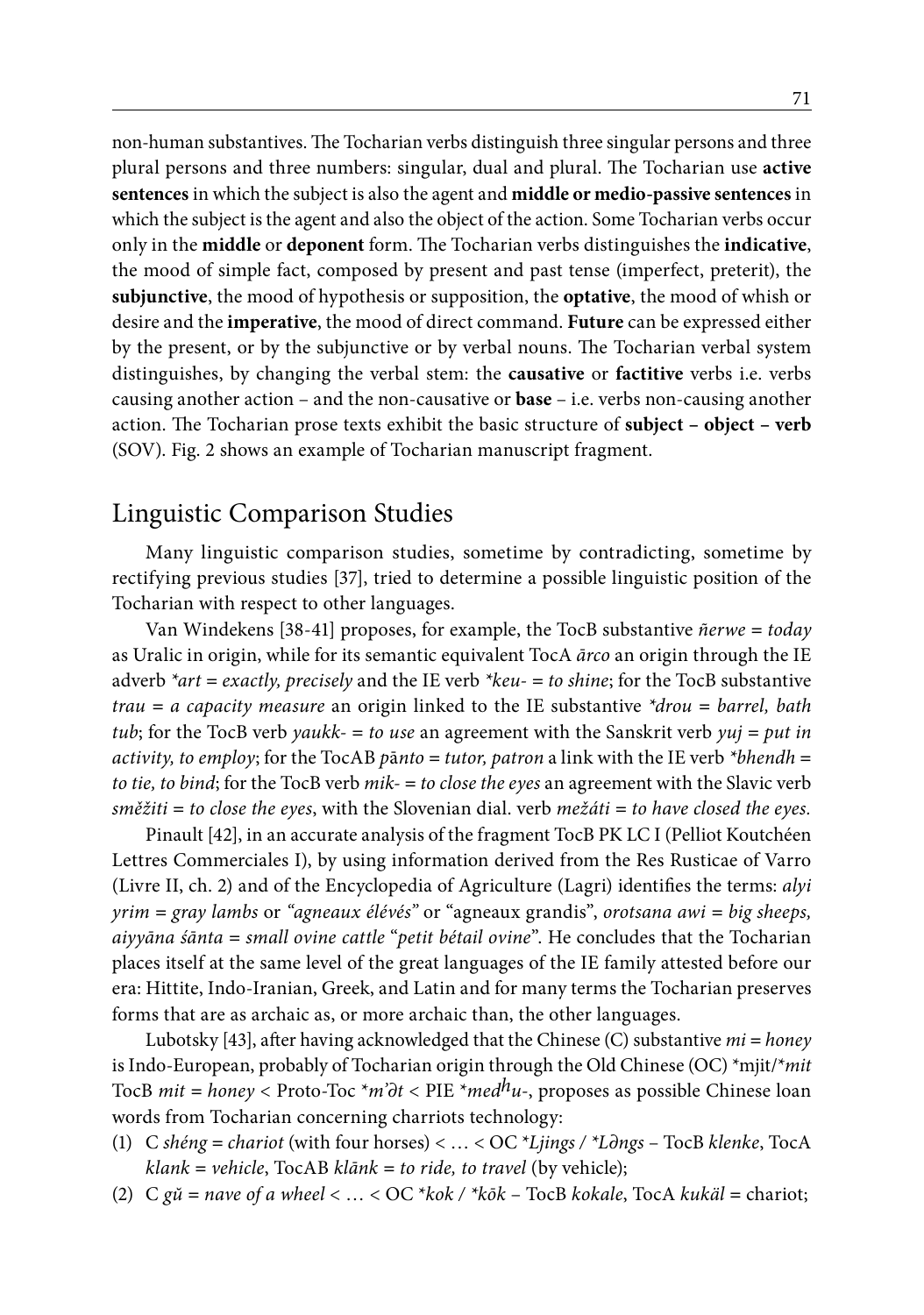- (3) C *fú = spokes of a wheel* < … < OC *\*pjik / \*p∂k*  TocB *pwenta* (pl.) < P-Toc \**p∂w*;
- (4) C *guĭ = wheel-axle ends* < … < OC \**kwrju? / \*kwr?* TocB *kwarsär*, TocA *kursär = league, mile, vehicle, means of salvation*, P-Toc *kwärsär*;
- (5) C *zhöu = carriage pole* < … < OC *\*trju / \*tru* TocA *tursko = draft-ox;*
- (6) C *kuò = leather* < … < OC \**kwhak / kwhăk*  TocA *hâc = skin, lude* < P-Toc *\*kwac*-;
- (7) and as possible Chinese loan words from Tocharian concerning town building:
- (8) C  $ji = masonry < ... < OC$  \*tsjit  $\lt$  \*tsjik / \*tsik TocAB tsik- = to build, to form  $\lt$ P-Toc \**ts'∂ik*;
- (9) C *lĭ = village, hamlet* < … < OC *\*C-rji? / \*C-r∂?*  TocB *riye* TocA *ri = town* ;
- (10) C *yuán = wall, garden park* < … < OC \**wjan / wan*  TocAB *want = to envelop*, *to surround*;
- (11) C *zhēn = post in a wall, support* < … < OC *\*trjeng / \*treng*  TocB *trenk*-, TocA *trank- = to be fixed;*
- (12)C *bi = wall* < … < OC *\*pek / \*pēk* TocB *pkante*, TocA *pkant = hindering, obstacle;*
- (13) C *chéng = city, wall, fortified wall* < … < OC *\*djeng / \*deng*  TocAB t*ank = to hinder, to impede.*

Concluding, he observes that only the OC words in the examples (1), (2), (5), (6), (8), (12) and possibly (9) can be positively identified as borrowings from Tocharian.

Lubotsky and Starostin [44] propose the words: TocA *kom*, TocB *kaum = sun, day;*  TocA  $\bar{a}$ le, TocB  $\bar{a}$ lyiye<sup>\*</sup> =  $\bar{p}$ alm (of the hand); TocA *tor*, TocB *taur* =  $\bar{d}$ ust; TocB  $\bar{a}$ m<sup>\*</sup> = *silence*; TocA *kanak*, TocB *kanek = cotton cloth*; TocB *olya = more*; TocA *tmām*, TocB *t(u) māne = ten thousand, a myriad*; TocB *pärśeri\* = (head)louse*; TocB *yase\* = shame*; TocAB

*kärk- = rob, steal*; as Turk words borrowed by the Tocharian. They observes that "Some of them must already been borrowed during the Common Tocharian period and some representing the stage anterior of the Proto-Turk sound changes  $*|j > j$  and  $*|r > z$ . The latter would date the Turk – Tocharian contacts by a period prior to the separation of the Bulgar (Chuvash) branch, most probably around the beginning of our era". Concluding, they propose as:

- Early loans: the words: TocAB *klu = rice;* TocB *rapaññe = of the last month of the year*; TocA *trunk*, TocB *tronk\* = hollow, cave*; TocA *ri*, TocB *rīye = town*, showing pre-Han or Early-Han phonetic peculiarities, entered Tocharian not later than the 2<sup>nd</sup> century BC;
- Middle Chinese loans: the words: TocB *cāk = hundred quarts* (dry measure); TocB *cāne\* a unit of money*; TocB *tau = ten quarts* (dry measure); TocB *śak(u)se\* = brandy*; TocB s*ank* a wet or dry measure of volume; TocA *yāmutsi*, TocB *yāmuttsi* a kind of water flow; TocB s*itsok = millet-alcohol;* TocB s*ipānkiñc = abacus*; TocAB *cok = lamp*; TocA *lyäk*, TocB *lyak = thief*; TocAB *tsem = blue,* showing Middle Chinese phonetic features, entered Tocharian in the period 2<sup>nd</sup> - 7<sup>th</sup> century AD

Concerning in particular the TocB s*itsok*, we have to observe that in Slovenian *sok = juice* and that in general *žit-sok = a juice from grain.* For beer-making several grains can be used, so that TocB *sitsok* could also mean *beer.*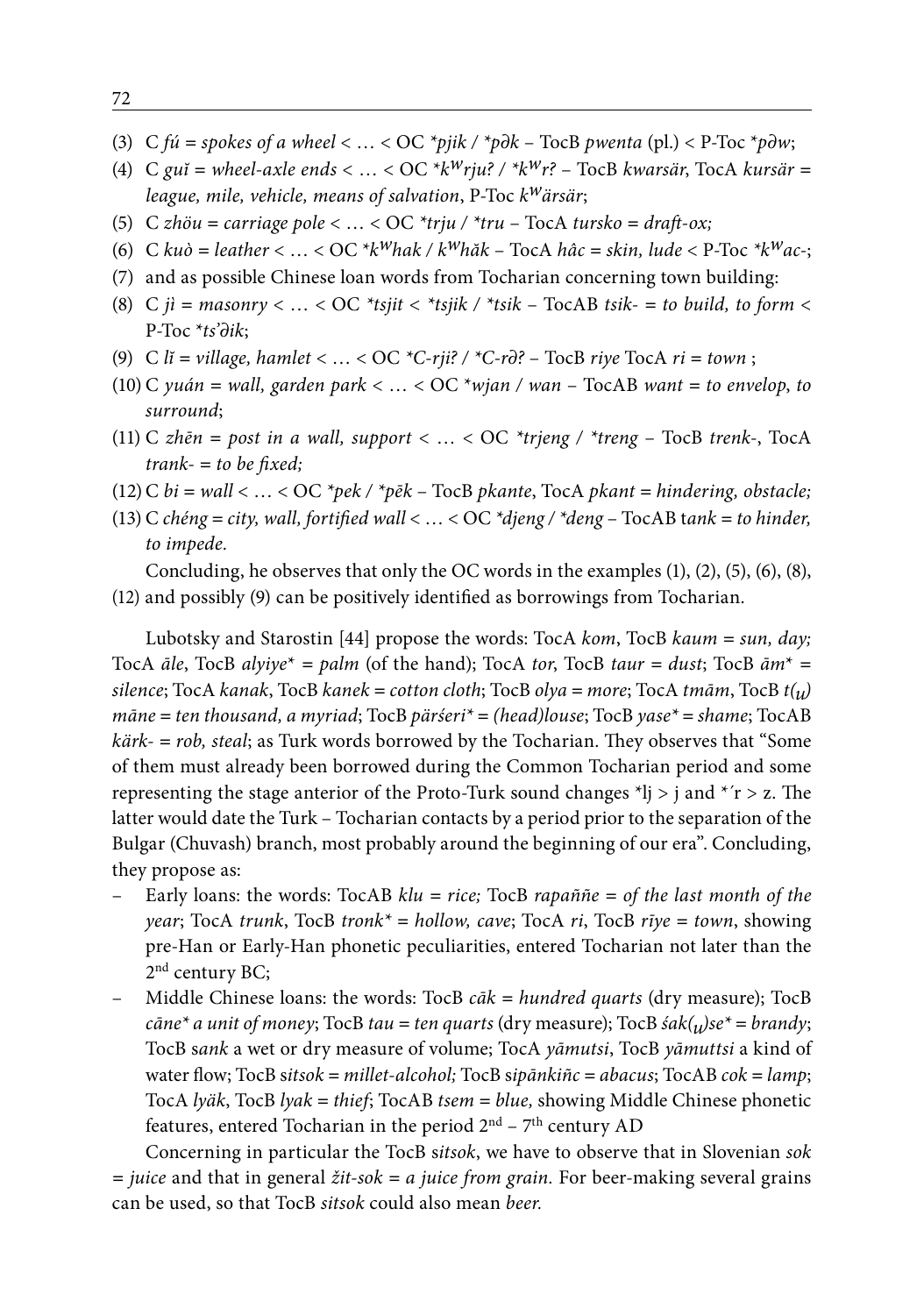Ivanov [45] pointed out surprising similarities between Tocharian and Balto-Slavic languages:

TocA *āle*, TocB *alyina = palm* (of hand), Lit. *délna*, Let. *delna*, Old Slav. *ДЛАНЬ*, Old Rus. *ДОЛНЬ*;

TocB *wrauña = raven, crow,* Lit. *várna*, Russ. *ворона;* Slovenian. lit. *vrana*, dial. *urana* TocB *wrauśke = little raven*, Russ. *ворон-енок*; TocA *wrsār*, TocB *ysāre = fruit-stone*, Russ. *овес = oats*;

TocB *reki = language*, Old Slav. *РЬЧЬ*, Russ. *речь*;

TocB *pruk- = to jump*, Russ. *прыгать*; TocB *tāpär(k) = now*, Russ. *теперь*;

TocA *pik-*, TocB *pik- = to write, to draw*, Lit. *piẽšti*, Old Slav. *ПИСАТИ*.

All these linguistic comparison studies, as well many other [46-50] give valuable information concerning the possible linguistic position of the Tocharian with respect to other languages. However, in our opinion they consider only limited sets of Tocharian words, without considering the Tocharian languages and the other languages as a whole. Moreover, the concept of linguistic position of a language in these studies remains largely undefined.

### Mathematical Studies

Methods, based on different definitions of linguistic distance, have been developed in the past for measuring the distance between languages, dialects and variants in the same or different family languages. For example, the linguistic distances between Dutch and Irish dialects were measured by Nerbonne [51-53], Kessler [54], Heeringa [55], Kruskal [56] presented the Levenstein distance technique and Viaregge [57] presented hybrid techniques applied respectively by them and other authors for determining the linguistic distance when applied to Corpuses of well-known words having well known phonetics and grammar rules. However, also in these works only a limited set of words is considered in determining the linguistic distance.

More recently, Silvestri and Tomezzoli [58-59], by determining the frequencies of all the vowel and consonants in selected Languages Databases (LDs) formed by including texts and inscriptions, measured the Euclidian (or Pythagorean) Linguistic Distance between Latin, Slovene, Venetic and Rhaetian languages. The determination of the frequencies of the vowel and consonants was necessary because the Venetic and Rhaetian inscriptions considered for building the corresponding LDs are written in continuo, i.e. without subdivision in words. The result was that Venetic and Rhaetian have Euclidian (or Pythagorean) linguistic distances closer to the Slovene than to the Latin.

In an accurate study, Perdih, Tomezzoli and Vodopivec [60] applied the method of the Principal Components Analysis (PCA) to sound frequencies in LDs of the languages: Basque (Bq), Estonian (Es), Etruscan (EtB, EtT), Finnic (Fi), Greek (Gr), Hittite (Ht), Latin (LaC, LaS), Luvian (Lu), Mycenaean (My), Old Church Slavonic (Cs), Oscan (Os), Old Phrygian (PhA, PhT, PhV2), Rhaetic (RtB, RtT, RtV, RtV2), Old Slovenian (Sl),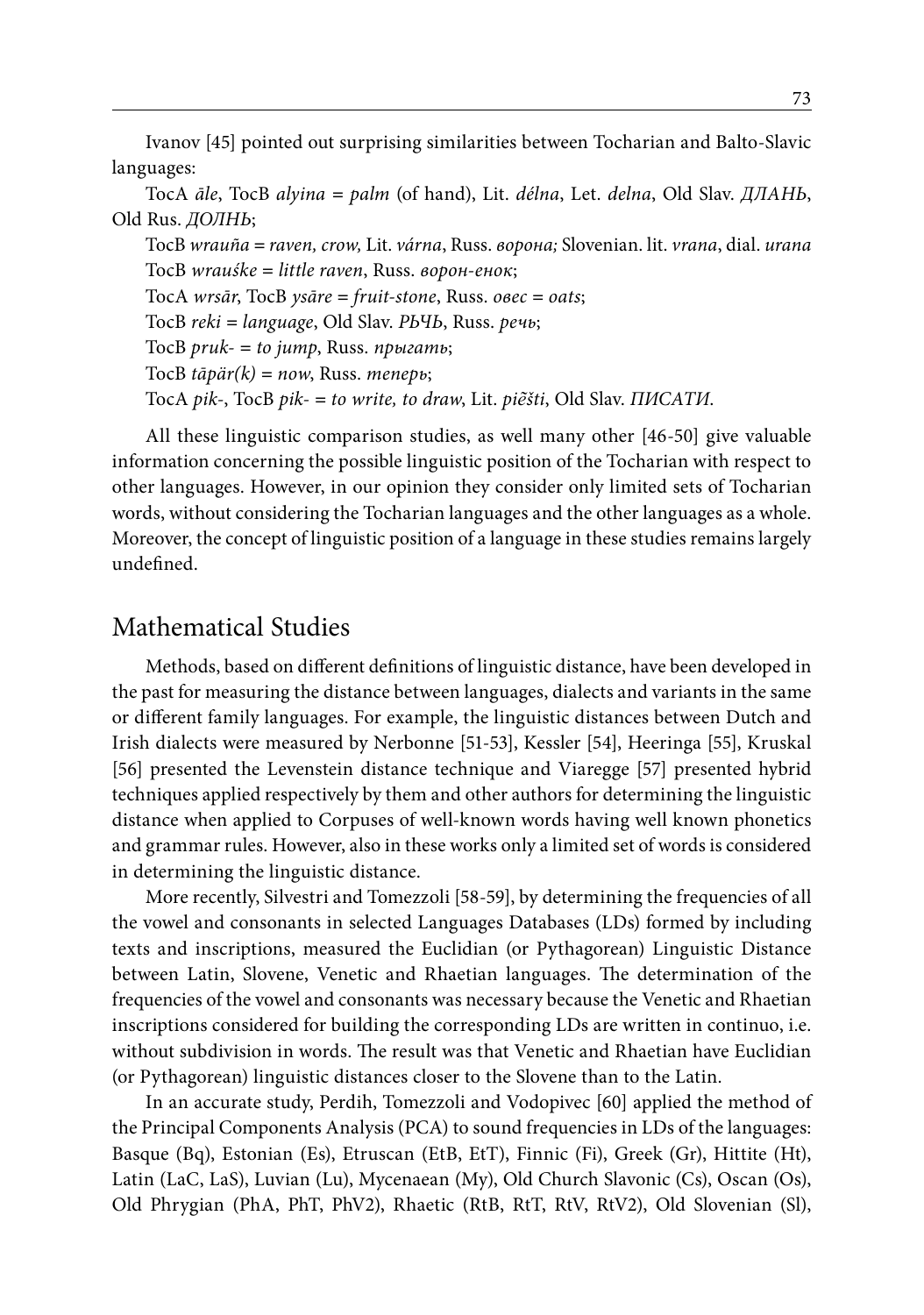Umbrian (Um), Venetic (VeB, VeT, VeV, VeV2) and Venetian (Vz). The PCA represents a rotation of the alphabetic or sound coordinate system such that the largest variations or agreements in the LDs are displayed by a limited set of variables (10) called Latent Variables or Principal Components.

The study confirmed the results by Silvestri, Tomezzoli [58-59] and provided various other relevant results, for example, Old Phrygian is close to Venetic and Rhaetic; Etruscan is also close to Venetic and Rhaetic but not close to Hittite and Luvian from which it might have derived; Latin is closest to Greek as well as Oscan, Umbrian, Mycenaean and Estonian; Estonian is close to Finnish, Old Phrygian, Venetian, Finnish; Venetian a Romanic language spoken in the former Venetic territory is closer to Venetic and Old Slovenian than to Latin, of which it retains many other characteristics.

# Vectorial Formalism in the Alphabetic Statistic Distribution Space

To improve our knowledge about the linguistic position of languages, let us define an Alphabetic Statistic Distribution Space (ASDS) as a multi-dimensional space having coordinates a, …, u, b, …, z. We define an Alphabetic Frequencies Distribution (AFD) vector V as a multidimensional vector whose components  $v_1$  ...  $v_n$  are the relative frequencies of the alphabetic characters a, …, u, b, …, z of a language calculated by using its respective LD. Such an AFD vector V:

$$
V = \begin{bmatrix} v_1 \\ v_n \end{bmatrix} \tag{Eq. 1}
$$

Having the relative frequencies  $v_1$  ...  $v_n$  corresponding to said language represents this language in the ASDS. The norm of an AFD vector V is defined by:

$$
norm(V) = \sqrt{\sum_{i=1}^{n} v_i^2}
$$
 (Eq. 2)

and the scalar product of two AFD vectors V and W by:

$$
V \cdot W = \sum_{i=1}^{n} v_i \cdot w_i \tag{Eq. 3}
$$

Having two AFD vectors V and W representing two different languages "V" and "W" in the ASDS, their cosine function cos(V,W) is defined by:

$$
\cos(V,W) = \frac{V \cdot W}{norm(V) \cdot norm(W)} \tag{Eq. 4}
$$

A value of cos(V,W) close to 1 indicates that the two AFD vectors V and W are practically aligned and thus the statistical properties of language "V" and language "W" have strong linear dependence. A value of  $cos(V,W)$  close to 0 indicate that the two AFD vectors are practically orthogonal and that their statistical properties are linearly independent. Of course, the more similar two languages "V" and "W" are, the strongest their linear dependency is and this is reflected by the value of cos(V,W) of their AFD vectors V, W.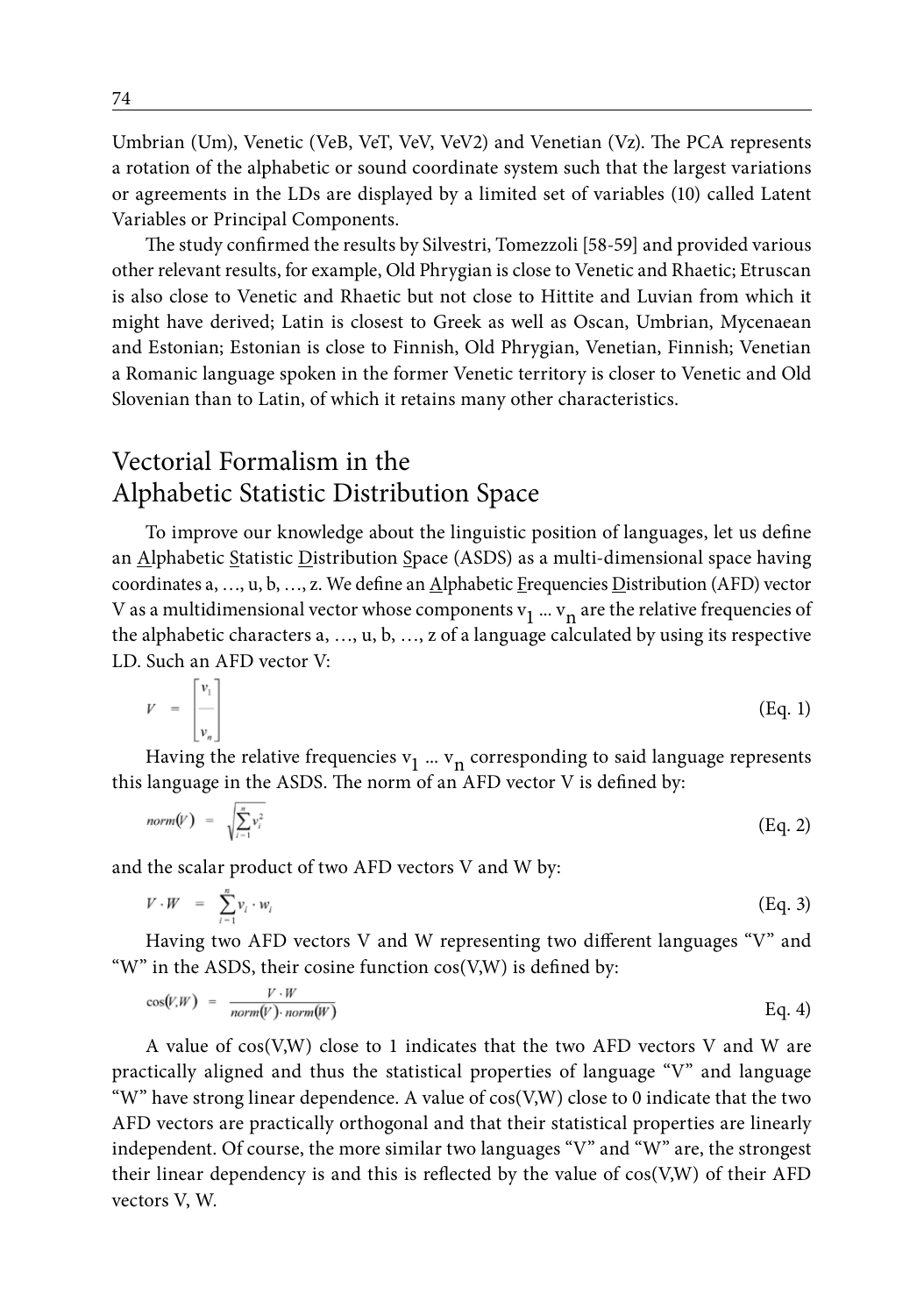The distance dist(V,W) of the two AFD vectors V and W is defined by:

$$
dist(V,W) = \sqrt{\sum_{i=1}^{n} (v_i - w_i)^2}
$$
 (Eq. 5)

and represents the Euclidean distance of the languages "V" and "W" in the ASDS. In the ASDS the closer to 0 is the dist(V,W) of the AFD vectors V, W, the more alphabetically similar are the corresponding languages "V" and "W". The dist(V,W) corresponds to the main diagonal SuS =  $(\Sigma (y_i - x_i)^2)^{1/2}$  used by Perdih [61–62] for establishing a sequence of increasing distances between the languages considered in [60].

Cosine and distance of the two AFD vectors V and W representing the languages "V" and "W" are a good representation of their mutual linguistic position in the ASDS.

AFD vectors can give good insights about the mutual positions of the corresponding languages and if AFD vectors are calculated for representing a single language in different times, they give good insight about its evolution. Etymology and phonetics can add of course further language positional information. In the following, we will refer to the linguistic position of different languages as the values of the cosine and distance of their respective AFD vectors.

#### Linguistic Position

For determining the linguistic position of TocA and TocB with respect to the languages already considered in the study of Perdih, Tomezzoli and Vodopivec [60], as first step, we prepared:

- the Tocharian A Language Database (Toc-A-LD) comprising: in the order the transliterations of the TocA manuscripts: YQ 1.30, YQ 1.29, YQ 1.32, YQ 1.28, YQ 1.17, YQ 1.16, YQ 1.15, YQ 1.3, YQ 1.9, YQ 1.1., YQ 1.2, YQ 1.4, YQ 1.42, YQ 1.8, YQ 1.14, YQ 1.13, YQ 1.5, YQ 1.6, YQ 1.7, YQ 1.12, YQ 1.11, YQ 1.10, YQ 1.31, YQ 1.33, YQ 1.43, YQ 1.21, YQ 1.22, YQ 1.44, YQ 1.44, YQ 1.23, YQ 1.24, YQ 1.25, YQ 1.26, YQ 1.41, YQ 1.20, YQ 1.18, YQ 1.19, YQ 1.27, YQ 1.39, YQ 1.34, YQ 1.35, YQ 1.36, YQ 1.37, YQ 1.38, YQ 1.40 from the Maitreyasamiti-Nāţaka text of the Xinjang Museum, China [63], of the A255 *=* THT 888 manuscript from Maitreyasamiti-Nāţaka [63], pp. 89-108 (cf. Fig. 2), of the A5a5-10a2 manuscript: Histoire du peintre, du mécanicien et de la fille mécanique [16], pp. 251-268, of the No. 60 *=* T III Š 85 6 fragment [14], p. 34, of the No. 336 *=* T III S 92.33 + 64.4 fragment [14], p. 184;
- the Tocharian B Language Database (Toc-B-LD) comprising the transliterations of the following manuscripts: THT 1540 [64], pp. 321-339, Tok. B 298 – Poème épigraphique adressé à la mort [16], pp. 15-18, Tokh. B 496 – Poème d'amour en tokharien B [16], pp. 19-36, Commentaire des règles du Vinaya (Discipline monastique) Tokh. B Texte 1: PK AS 18A [16], pp. 61-88, Buddhastotra en Tocharien B de la collection Petrovskij (St. Petersburg) SI P/1a1 [16], pp. 294-311, Confession d'une femme pour ses écart de langage B 241 *=* THT 241 [16], pp. 329-350, Laissez-passer de caravanes en Tokharien B – LP1, LP2, LP11 [13], pp. 351-358, Comptabilité du monastère PK D.A.M.507(8)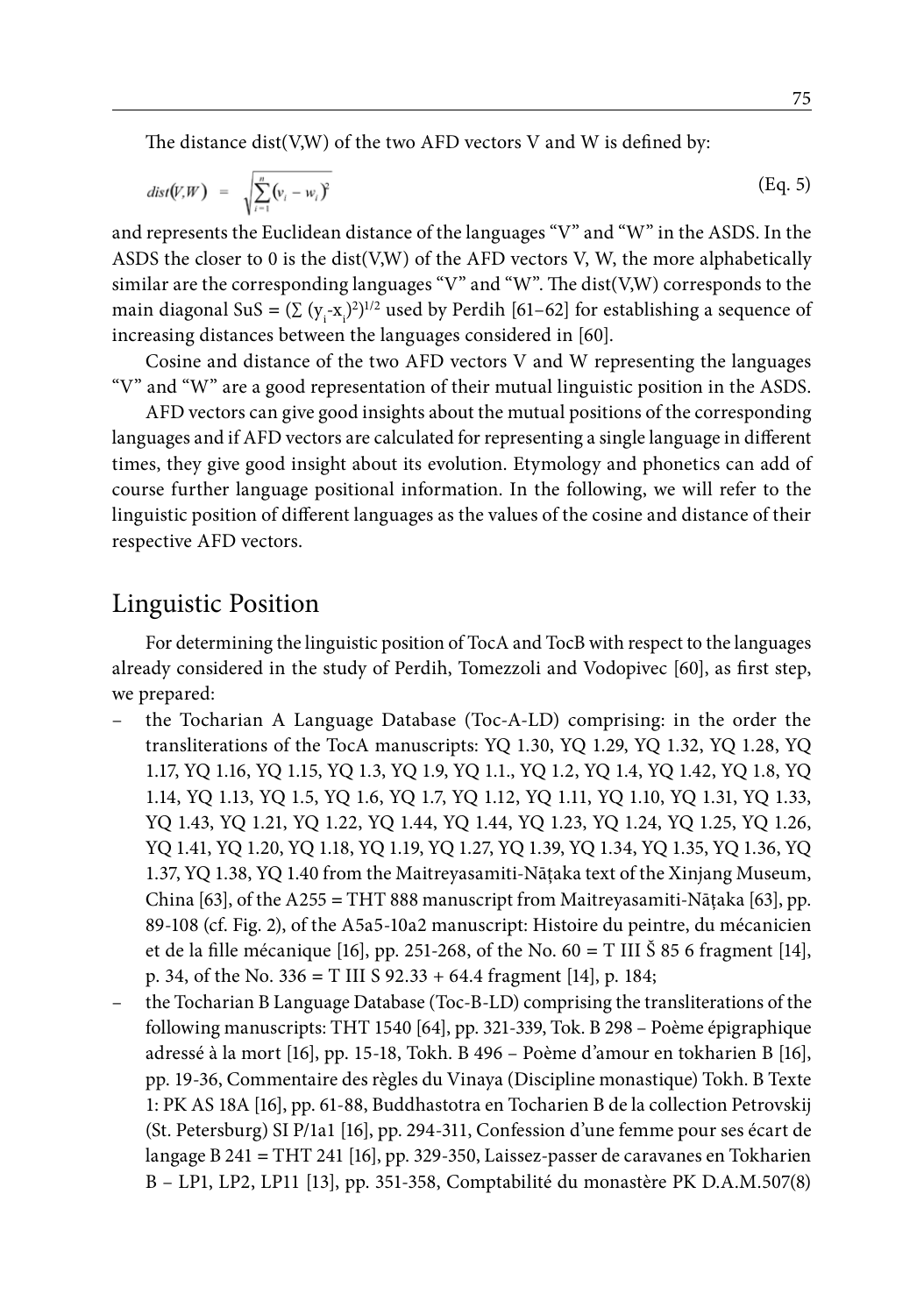[16], pp. 359-374, Lettres commerciales B 492, PK L C X, Nr. 20 *=* T III. Š 95. 13 + Š 98 [16], pp. 34-35, No. 367 *=* T III. M 146. 8 [12], p. 242, No. 552 *=* T III. MQ 73. 5 [13], p. 348.

As second step, the alphabetic characters in the Toc-A-LD and Toc-B-LD have been aggregated according to the pronunciation rules used in [59] and the frequencies of the alphabetic characters  $a, ..., u, b, ..., z$  determined. As third step, the cos  $(V,W)$  and the dist (V,W) according to equations (3), (4), of the AFD vectors V and W for each pair of languages in the set formed by the TocA, TocB and the languages considered in [60] have been determined (cf. Tables 1-3 Cosine; Tables 4-6: Distances). As final step, in order to represent the linguistic position of the TocA and TocB with respect to the languages of [60], the values of the cos(V, W) and dist (V,W) in which W represents the AFD vector for the TocA and V represents the AFD vector of each one of the TocB and the other languages of [60] have been put in a diagram (cf. Fig. 3).



*Fig. 3: linguistic position (Cosine and Distance of the respective AFB vectors) of the languages with respect to TocA and TocB*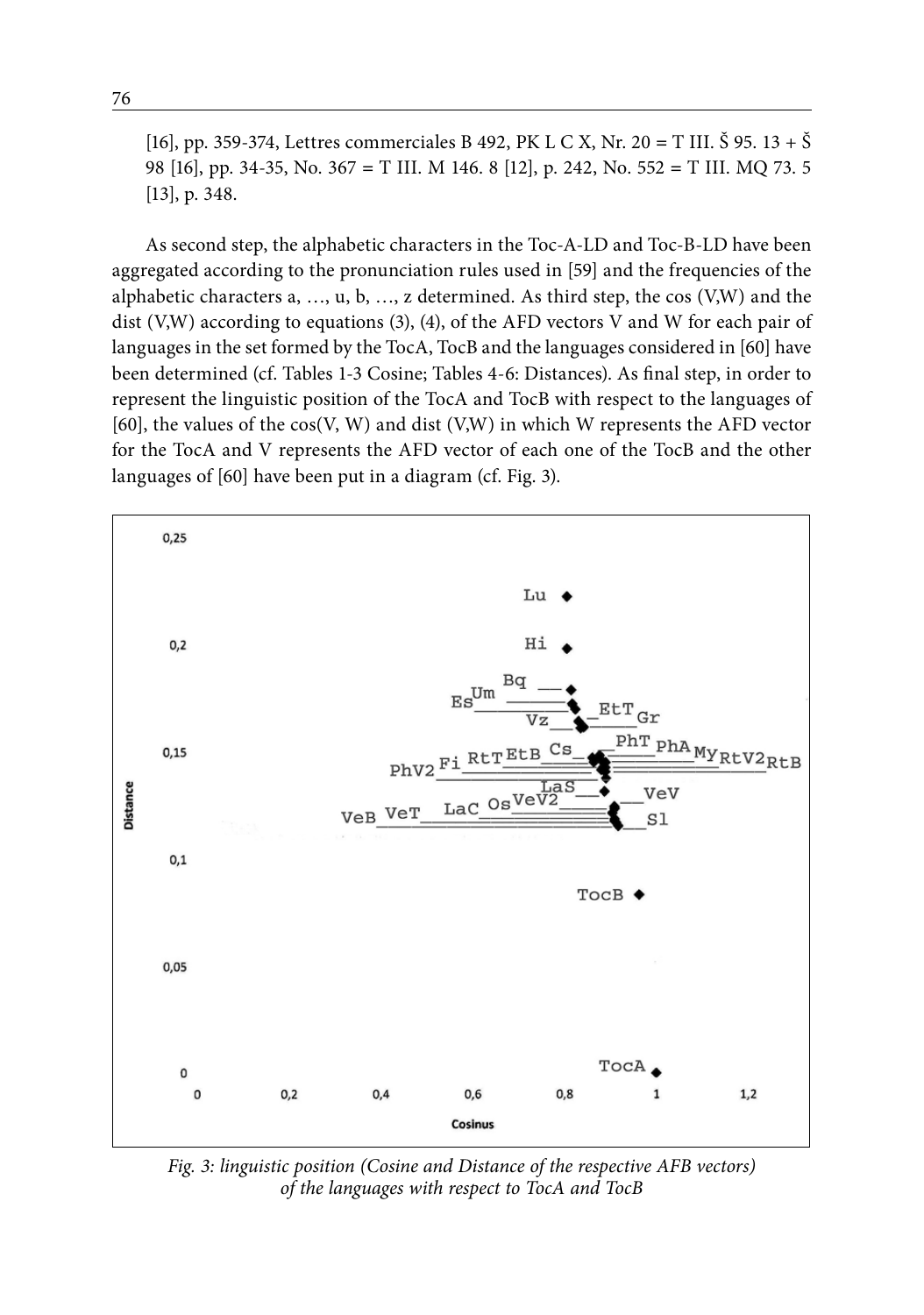|                        | Bq     | $\mathbf{C}\mathbf{s}$ | Es     | EtB    | EtT    | Fi     | Gr     | Hi     | LaC    | LaS    |
|------------------------|--------|------------------------|--------|--------|--------|--------|--------|--------|--------|--------|
| Bq                     | 1,0000 | 0,8434                 | 0,9349 | 0,9169 | 0,8962 | 0,9167 | 0,9299 | 0,8346 | 0,9138 | 0,9176 |
| $\mathbf{C}\mathbf{s}$ | 0,8434 | 1,0000                 | 0,8562 | 0,8547 | 0,8083 | 0,9081 | 0,9144 | 0,6420 | 0,8837 | 0,8835 |
| Es                     | 0,9349 | 0,8562                 | 1,0000 | 0,9182 | 0,9105 | 0,9483 | 0,9086 | 0,8109 | 0,9288 | 0,9262 |
| EtB                    | 0,9169 | 0,8547                 | 0,9182 | 1,0000 | 0,9731 | 0,9212 | 0,8788 | 0,8541 | 0,8882 | 0,8990 |
| <b>EtT</b>             | 0,8962 | 0,8083                 | 0,9105 | 0,9731 | 1,0000 | 0,9090 | 0,8339 | 0,8509 | 0,8799 | 0,8898 |
| Fi                     | 0,9167 | 0,9081                 | 0,9483 | 0,9212 | 0,9090 | 1,0000 | 0,9400 | 0,7875 | 0,9318 | 0,9269 |
| Gr                     | 0,9299 | 0,9144                 | 0,9086 | 0,8788 | 0,8339 | 0,9400 | 1,0000 | 0,7225 | 0,9314 | 0,9370 |
| Hi                     | 0,8346 | 0,6420                 | 0,8109 | 0,8541 | 0,8509 | 0,7875 | 0,7225 | 1,0000 | 0,7955 | 0,7814 |
| LaC                    | 0,9138 | 0,8837                 | 0,9288 | 0,8882 | 0,8799 | 0,9318 | 0,9314 | 0,7955 | 1,0000 | 0,9955 |
| LaS                    | 0,9176 | 0,8835                 | 0,9262 | 0,8990 | 0,8898 | 0,9269 | 0,9370 | 0,7814 | 0,9955 | 1,0000 |
| Lu                     | 0,7934 | 0,6513                 | 0,7828 | 0,8331 | 0,8461 | 0,7702 | 0,6853 | 0,9675 | 0,7572 | 0,7344 |
| My                     | 0,8828 | 0,8717                 | 0,8487 | 0,8374 | 0,7772 | 0,8649 | 0,9187 | 0,7459 | 0,9134 | 0,9081 |
| Os                     | 0,8677 | 0,8828                 | 0,9229 | 0,8765 | 0,8754 | 0,9205 | 0,9009 | 0,8008 | 0,9836 | 0,9769 |
| PhA                    | 0,9300 | 0,9073                 | 0,9306 | 0,9004 | 0,8686 | 0,9340 | 0,9265 | 0,8229 | 0,9064 | 0,8933 |
| PhT                    | 0,9339 | 0,9007                 | 0,9308 | 0,8985 | 0,8668 | 0,9310 | 0,9280 | 0,8250 | 0,9066 | 0,8937 |
| <b>RtB</b>             | 0,8865 | 0,8659                 | 0,9210 | 0,9201 | 0,9301 | 0,9259 | 0,8295 | 0,8568 | 0,9114 | 0,8981 |
| RtT                    | 0,8984 | 0,8588                 | 0,9304 | 0,9263 | 0,9361 | 0,9281 | 0,8364 | 0,8682 | 0,9145 | 0,9020 |
| RtV                    | 0,8712 | 0,8708                 | 0,9101 | 0,9110 | 0,9267 | 0,9223 | 0,8222 | 0,8409 | 0,9104 | 0,8964 |
| Sl                     | 0,9197 | 0,9626                 | 0,9310 | 0,9243 | 0,8915 | 0,9420 | 0,9464 | 0,7916 | 0,9604 | 0,9604 |
| Um                     | 0,8923 | 0,8345                 | 0,8793 | 0,8602 | 0,8658 | 0,8749 | 0,9053 | 0,7303 | 0,9568 | 0,9646 |
| VeB                    | 0,8735 | 0,9634                 | 0,8569 | 0,8736 | 0,8269 | 0,9282 | 0,9361 | 0,7061 | 0,9147 | 0,9064 |
| <b>VeT</b>             | 0,8793 | 0,9436                 | 0,8494 | 0,8777 | 0,8332 | 0,9282 | 0,9443 | 0,7116 | 0,9139 | 0,9084 |
| <b>VeV</b>             | 0,8497 | 0,9687                 | 0,8366 | 0,8625 | 0,8181 | 0,9168 | 0,9198 | 0,6960 | 0,9028 | 0,8944 |
| Vz                     | 0,9411 | 0,8903                 | 0,9182 | 0,9039 | 0,8444 | 0,9139 | 0,9654 | 0,7545 | 0,8984 | 0,9031 |
| PhV2                   | 0,9271 | 0,9219                 | 0,9323 | 0,9004 | 0,8729 | 0,9389 | 0,9314 | 0,8138 | 0,9201 | 0,9070 |
| RtV2                   | 0,8620 | 0,8751                 | 0,9029 | 0,9045 | 0,9219 | 0,9203 | 0,8194 | 0,8337 | 0,9093 | 0,8951 |
| VeV2                   | 0,8499 | 0,9674                 | 0,8359 | 0,8639 | 0,8217 | 0,9173 | 0,9207 | 0,6972 | 0,9052 | 0,8977 |
| TocA                   | 0,8144 | 0,8609                 | 0,8240 | 0,8639 | 0,8305 | 0,8803 | 0,8420 | 0,8054 | 0,9097 | 0,8876 |
| TocB                   | 0,8676 | 0,9110                 | 0,8774 | 0,8943 | 0,8794 | 0,9262 | 0,8666 | 0,8148 | 0,9198 | 0,9025 |

**Table 1**: Cosine of the AFD vectors of the languages Bq … LaS

# Discussion

The frequencies of the alphabetic characters derived from the Toc-A-LD are certainly influenced by the religious nature of the texts considered, i.e. by an higher presence of alphabetic characters corresponding to Buddhist terms. The Toc-B-LD, containing text referring to various aspects, of the day life, is less influenced by that effect. Anyway, the Toc-A-LD and the Toc-B-LD fulfil the criteria set out by Perdih [65] because they contain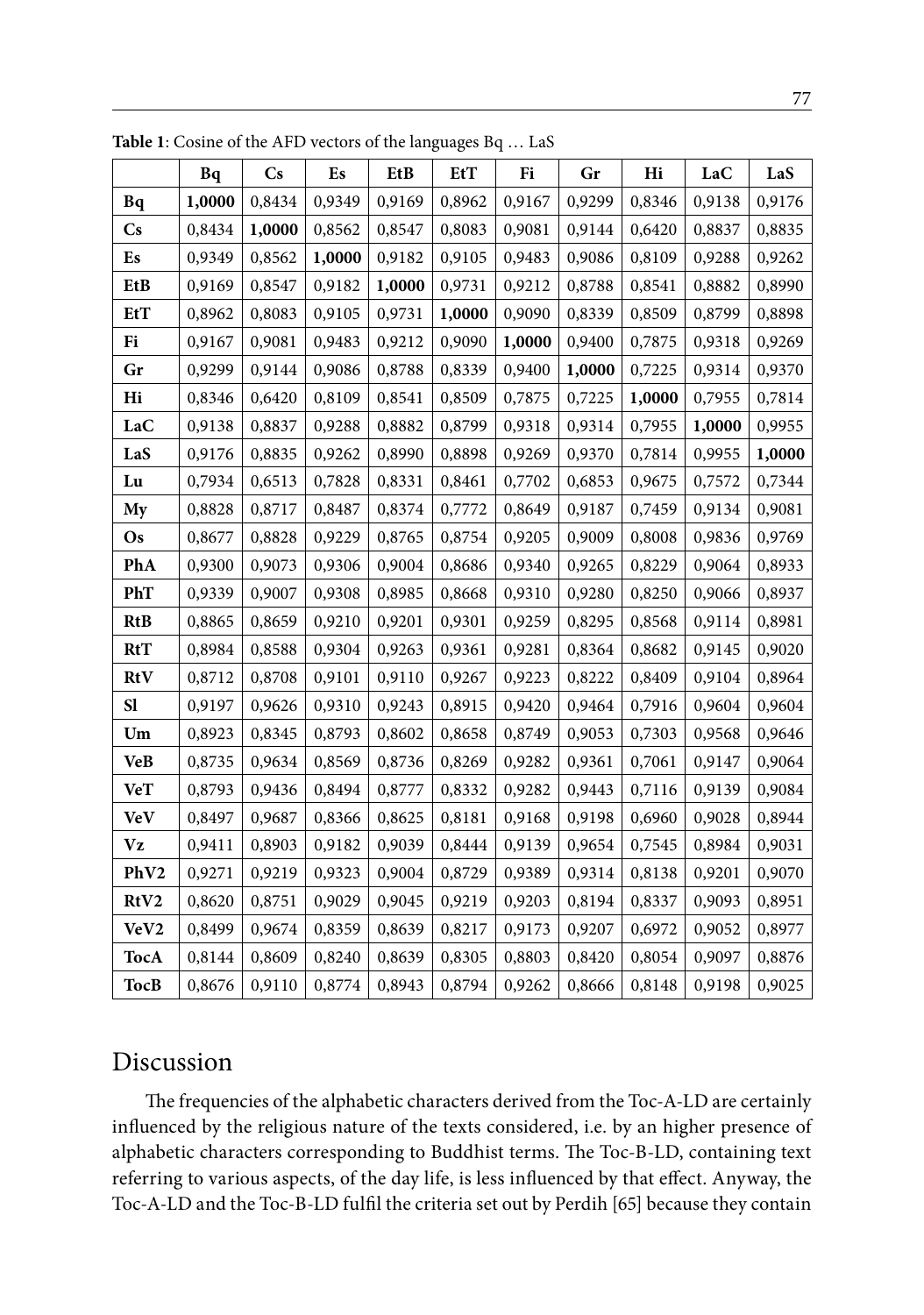|                        | Lu     | My     | $\mathbf{Os}$ | PhA    | PhT    | RtB    | RtT    | RtV    | <b>SI</b> | Um     |
|------------------------|--------|--------|---------------|--------|--------|--------|--------|--------|-----------|--------|
| Bq                     | 0,7934 | 0,8828 | 0,8677        | 0,9300 | 0,9339 | 0,8865 | 0,8984 | 0,8712 | 0,9197    | 0,8923 |
| $\mathbf{C}\mathbf{s}$ | 0,6513 | 0,8717 | 0,8828        | 0,9073 | 0,9007 | 0,8659 | 0,8588 | 0,8708 | 0,9626    | 0,8345 |
| Es                     | 0,7828 | 0,8487 | 0,9229        | 0,9306 | 0,9308 | 0,9210 | 0,9304 | 0,9101 | 0,9310    | 0,8793 |
| EtB                    | 0,8331 | 0,8374 | 0,8765        | 0,9004 | 0,8985 | 0,9201 | 0,9263 | 0,9110 | 0,9243    | 0,8602 |
| EtT                    | 0,8461 | 0,7772 | 0,8754        | 0,8686 | 0,8668 | 0,9301 | 0,9361 | 0,9267 | 0,8915    | 0,8658 |
| Fi                     | 0,7702 | 0,8649 | 0,9205        | 0,9340 | 0,9310 | 0,9259 | 0,9281 | 0,9223 | 0,9420    | 0,8749 |
| Gr                     | 0,6853 | 0,9187 | 0,9009        | 0,9265 | 0,9280 | 0,8295 | 0,8364 | 0,8222 | 0,9464    | 0,9053 |
| Hi                     | 0,9675 | 0,7459 | 0,8008        | 0,8229 | 0,8250 | 0,8568 | 0,8682 | 0,8409 | 0,7916    | 0,7303 |
| LaC                    | 0,7572 | 0,9134 | 0,9836        | 0,9064 | 0,9066 | 0,9114 | 0,9145 | 0,9104 | 0,9604    | 0,9568 |
| LaS                    | 0,7344 | 0,9081 | 0,9769        | 0,8933 | 0,8937 | 0,8981 | 0,9020 | 0,8964 | 0,9604    | 0,9646 |
| Lu                     | 1,0000 | 0,7324 | 0,7713        | 0,8336 | 0,8343 | 0,8688 | 0,8763 | 0,8612 | 0,7757    | 0,6901 |
| My                     | 0,7324 | 1,0000 | 0,8694        | 0,9010 | 0,9028 | 0,8261 | 0,8309 | 0,8215 | 0,9179    | 0,8847 |
| $\mathbf{O}$ s         | 0,7713 | 0,8694 | 1,0000        | 0,8949 | 0,8929 | 0,9219 | 0,9221 | 0,9234 | 0,9562    | 0,9267 |
| PhA                    | 0,8336 | 0,9010 | 0,8949        | 1,0000 | 0,9996 | 0,9014 | 0,9092 | 0,8958 | 0,9410    | 0,8472 |
| PhT                    | 0,8343 | 0,9028 | 0,8929        | 0,9996 | 1,0000 | 0,8971 | 0,9057 | 0,8906 | 0,9382    | 0,8481 |
| RtB                    | 0,8688 | 0,8261 | 0,9219        | 0,9014 | 0,8971 | 1,0000 | 0,9988 | 0,9977 | 0,9308    | 0,8573 |
| RtT                    | 0,8763 | 0,8309 | 0,9221        | 0,9092 | 0,9057 | 0,9988 | 1,0000 | 0,9946 | 0,9301    | 0,8663 |
| RtV                    | 0,8612 | 0,8215 | 0,9234        | 0,8958 | 0,8906 | 0,9977 | 0,9946 | 1,0000 | 0,9289    | 0,8564 |
| <b>S1</b>              | 0,7757 | 0,9179 | 0,9562        | 0,9410 | 0,9382 | 0,9308 | 0,9301 | 0,9289 | 1,0000    | 0,9085 |
| Um                     | 0,6901 | 0,8847 | 0,9267        | 0,8472 | 0,8481 | 0,8573 | 0,8663 | 0,8564 | 0,9085    | 1,0000 |
| <b>VeB</b>             | 0,7136 | 0,9226 | 0,8921        | 0,9338 | 0,9292 | 0,8670 | 0,8629 | 0,8731 | 0,9528    | 0,8514 |
| VeT                    | 0,7124 | 0,9207 | 0,8833        | 0,9270 | 0,9240 | 0,8512 | 0,8497 | 0,8553 | 0,9404    | 0,8623 |
| VeV                    | 0,7157 | 0,9058 | 0,8897        | 0,9259 | 0,9201 | 0,8708 | 0,8643 | 0,8801 | 0,9516    | 0,8377 |
| Vz                     | 0,7179 | 0,9259 | 0,8586        | 0,9388 | 0,9407 | 0,8181 | 0,8286 | 0,8055 | 0,9264    | 0,8703 |
| PhV2                   | 0,8273 | 0,9064 | 0,9104        | 0,9982 | 0,9974 | 0,9095 | 0,9153 | 0,9065 | 0,9531    | 0,8573 |
| RtV2                   | 0,8577 | 0,8202 | 0,9244        | 0,8912 | 0,8855 | 0,9950 | 0,9905 | 0,9992 | 0,9299    | 0,8526 |
| VeV <sub>2</sub>       | 0,7156 | 0,9054 | 0,8923        | 0,9239 | 0,9181 | 0,8702 | 0,8637 | 0,8799 | 0,9519    | 0,8409 |
| <b>TocA</b>            | 0,8054 | 0,8899 | 0,9046        | 0,8789 | 0,8767 | 0,8890 | 0,8846 | 0,8883 | 0,9091    | 0,8169 |
| TocB                   | 0,8301 | 0,8779 | 0,9234        | 0,9154 | 0,9121 | 0,9557 | 0,9501 | 0,9552 | 0,9481    | 0,8406 |

**Table 2**: Cosine of the AFD vectors of the languages Lu … Um

more than 700 alphabetic characters. Consequently, they are of sufficient size for avoiding possible selection effects on the frequencies of the alphabetic characters due to their size. However, the frequencies of the alphabetic characters in the Toc-A-LD and Toc-B-LD, as well as in the LD of the other languages, reflect not only the phonetic characteristics of the corresponding language but also semantic features linked to the kind of life of the corresponding people.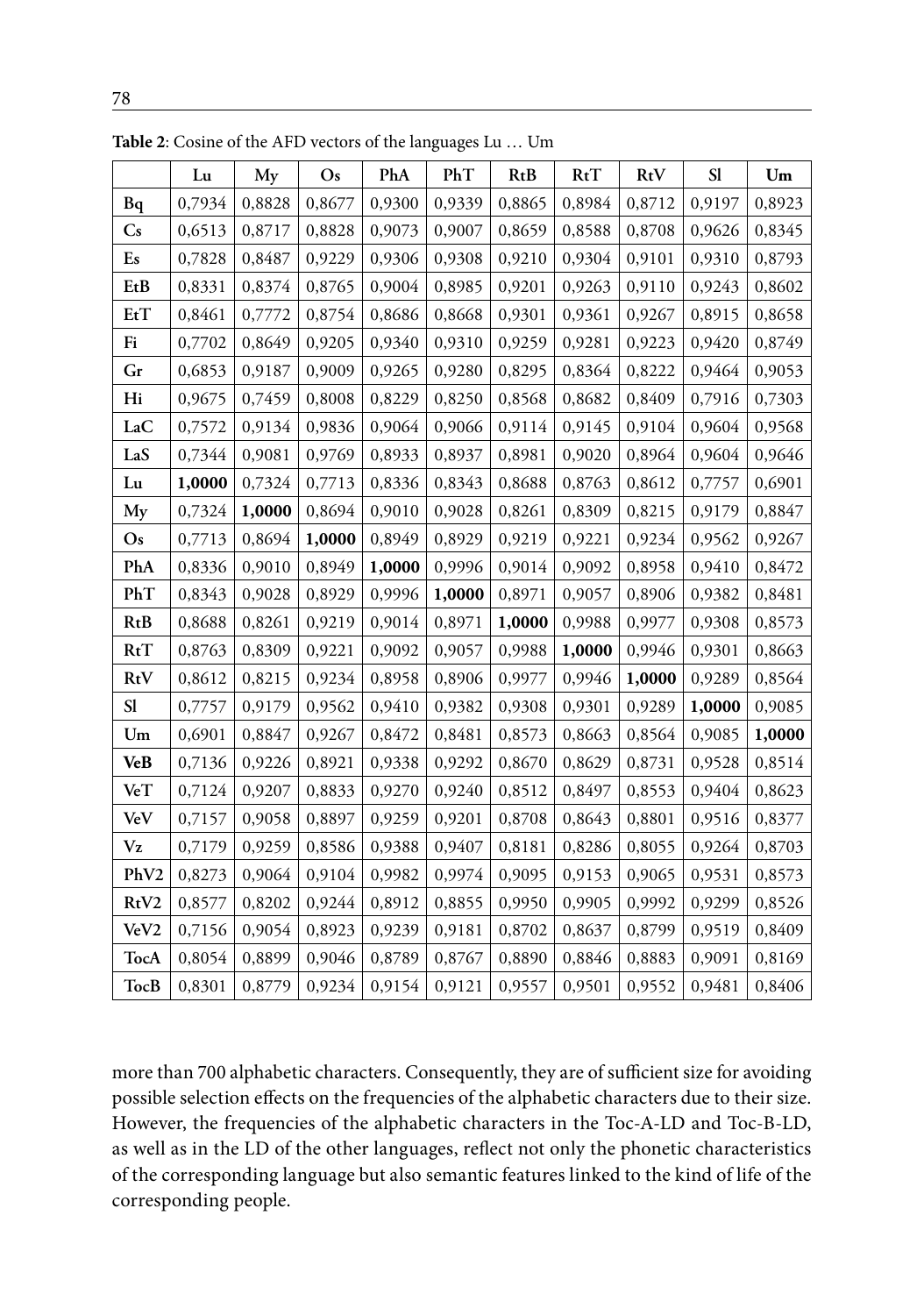|                        | <b>VeB</b> | <b>VeT</b> | <b>VeV</b> | Vz     | PhV <sub>2</sub> | RtV2   | VeV2   | <b>TocA</b> | <b>TocB</b> |
|------------------------|------------|------------|------------|--------|------------------|--------|--------|-------------|-------------|
| Bq                     | 0,8735     | 0,8793     | 0,8497     | 0,9411 | 0,9271           | 0,8620 | 0,8499 | 0,8144      | 0,8676      |
| $\mathbf{C}\mathbf{s}$ | 0,9634     | 0,9436     | 0,9687     | 0,8903 | 0,9219           | 0,8751 | 0,9674 | 0,8609      | 0,9110      |
| Es                     | 0,8569     | 0,8494     | 0,8366     | 0,9182 | 0,9323           | 0,9029 | 0,8359 | 0,8240      | 0,8774      |
| EtB                    | 0,8736     | 0,8777     | 0,8625     | 0,9039 | 0,9004           | 0,9045 | 0,8639 | 0,8639      | 0,8943      |
| EtT                    | 0,8269     | 0,8332     | 0,8181     | 0,8444 | 0,8729           | 0,9219 | 0,8217 | 0,8305      | 0,8794      |
| Fi                     | 0,9282     | 0,9282     | 0,9168     | 0,9139 | 0,9389           | 0,9203 | 0,9173 | 0,8803      | 0,9262      |
| Gr                     | 0,9361     | 0,9443     | 0,9198     | 0,9654 | 0,9314           | 0,8194 | 0,9207 | 0,8420      | 0,8666      |
| Hi                     | 0,7061     | 0,7116     | 0,6960     | 0,7545 | 0,8138           | 0,8337 | 0,6972 | 0,8054      | 0,8148      |
| LaC                    | 0,9147     | 0,9139     | 0,9028     | 0,8984 | 0,9201           | 0,9093 | 0,9052 | 0,9097      | 0,9198      |
| LaS                    | 0,9064     | 0,9084     | 0,8944     | 0,9031 | 0,9070           | 0,8951 | 0,8977 | 0,8876      | 0,9025      |
| Lu                     | 0,7136     | 0,7124     | 0,7157     | 0,7179 | 0,8273           | 0,8577 | 0,7156 | 0,8054      | 0,8301      |
| My                     | 0,9226     | 0,9207     | 0,9058     | 0,9259 | 0,9064           | 0,8202 | 0,9054 | 0,8899      | 0,8779      |
| Os                     | 0,8921     | 0,8833     | 0,8897     | 0,8586 | 0,9104           | 0,9244 | 0,8923 | 0,9046      | 0,9234      |
| PhA                    | 0,9338     | 0,9270     | 0,9259     | 0,9388 | 0,9982           | 0,8912 | 0,9239 | 0,8789      | 0,9154      |
| PhT                    | 0,9292     | 0,9240     | 0,9201     | 0,9407 | 0,9974           | 0,8855 | 0,9181 | 0,8767      | 0,9121      |
| <b>RtB</b>             | 0,8670     | 0,8512     | 0,8708     | 0,8181 | 0,9095           | 0,9950 | 0,8702 | 0,8890      | 0,9557      |
| RtT                    | 0,8629     | 0,8497     | 0,8643     | 0,8286 | 0,9153           | 0,9905 | 0,8637 | 0,8846      | 0,9501      |
| RtV                    | 0,8731     | 0,8553     | 0,8801     | 0,8055 | 0,9065           | 0,9992 | 0,8799 | 0,8883      | 0,9552      |
| S1                     | 0,9528     | 0,9404     | 0,9516     | 0,9264 | 0,9531           | 0,9299 | 0,9519 | 0,9091      | 0,9481      |
| Um                     | 0,8514     | 0,8623     | 0,8377     | 0,8703 | 0,8573           | 0,8526 | 0,8409 | 0,8169      | 0,8406      |
| <b>VeB</b>             | 1,0000     | 0,9920     | 0,9948     | 0,9232 | 0,9463           | 0,8759 | 0,9945 | 0,9174      | 0,9235      |
| <b>VeT</b>             | 0,9920     | 1,0000     | 0,9827     | 0,9314 | 0,9375           | 0,8562 | 0,9828 | 0,9129      | 0,9094      |
| VeV                    | 0,9948     | 0,9827     | 1,0000     | 0,8933 | 0,9403           | 0,8851 | 0,9998 | 0,9091      | 0,9275      |
| Vz                     | 0,9232     | 0,9314     | 0,8933     | 1,0000 | 0,9372           | 0,7983 | 0,8922 | 0,8353      | 0,8423      |
| PhV2                   | 0,9463     | 0,9375     | 0,9403     | 0,9372 | 1,0000           | 0,9034 | 0,9387 | 0,8907      | 0,9267      |
| RtV2                   | 0,8759     | 0,8562     | 0,8851     | 0,7983 | 0,9034           | 1,0000 | 0,8851 | 0,8895      | 0,9567      |
| VeV2                   | 0,9945     | 0,9828     | 0,9998     | 0,8922 | 0,9387           | 0,8851 | 1,0000 | 0,9097      | 0,9270      |
| TocA                   | 0,9174     | 0,9129     | 0,9091     | 0,8353 | 0,8907           | 0,8895 | 0,9097 | 1,0000      | 0,9629      |
| TocB                   | 0,9235     | 0,9094     | 0,9275     | 0,8423 | 0,9267           | 0,9567 | 0,9270 | 0,9629      | 1,0000      |

**Table 3**: Cosine of the AFD vectors of the languages VeB … TocB

As shown in Fig. 3, there is a close linear correlation between calculated distances and cosine values of the AFD vectors, showing that these two evaluation tools appear to present the same sequence of increasing linguistic distance. The diagram of Fig. 3, in which TocA has been assumed as reference for the calculations, shows the group TocA, TocB on the lower right side. Closer to TocA and TocB group is a first group formed by Slovenian (Sl), Venetic (VeV, VeV2, VeT, VeB), Latin (LaC) and Oscan (Os). More distant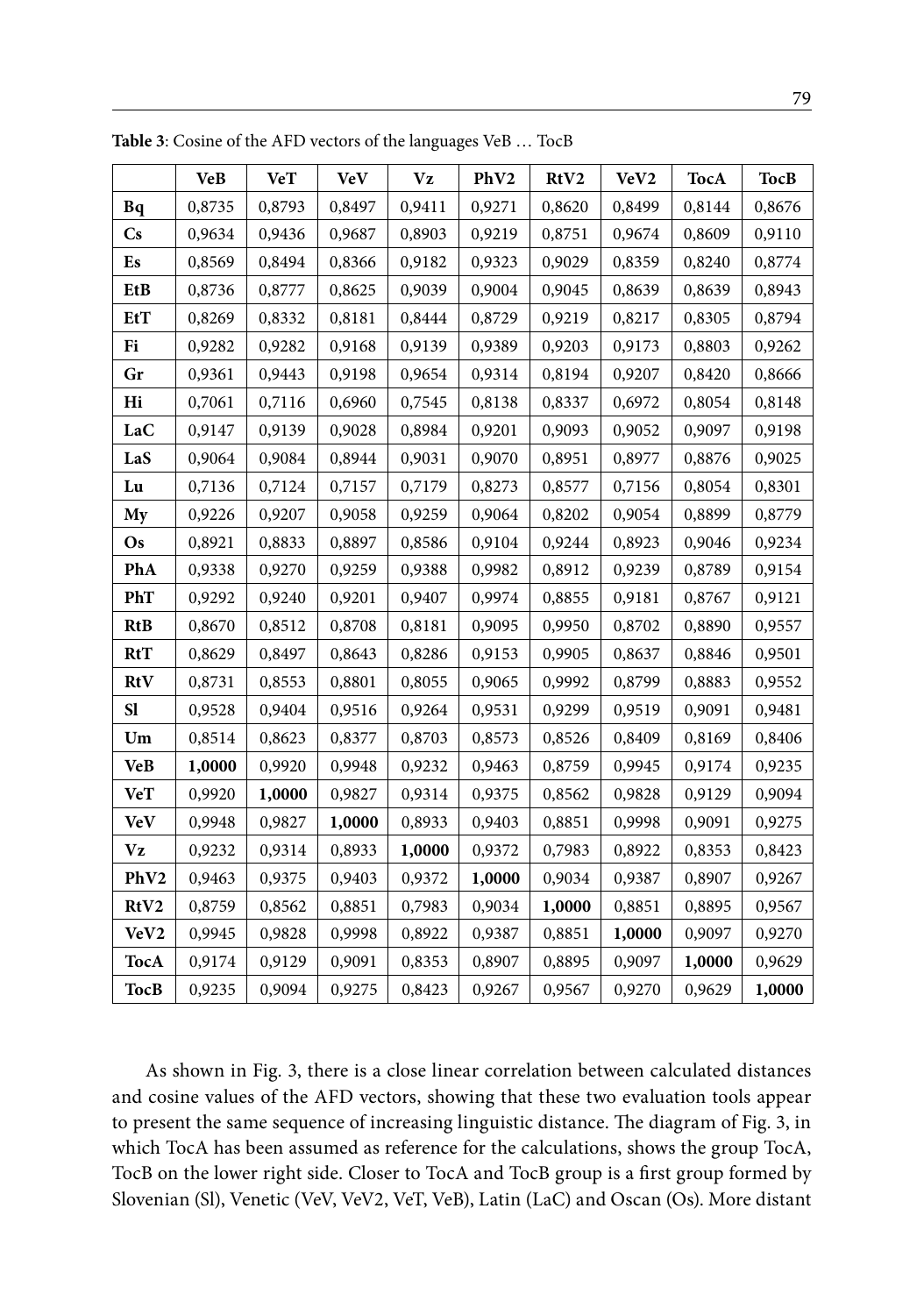|                                | Bq     | Cs     | Es     | EtB    | EtT    | Fi     | Gr     | Hi     | LaC    | LaS    |
|--------------------------------|--------|--------|--------|--------|--------|--------|--------|--------|--------|--------|
| Bq                             | 0,0000 | 0,1635 | 0,1076 | 0,1206 | 0,1347 | 0,1221 | 0,1118 | 0,1854 | 0,1227 | 0,1202 |
| $\mathbf{C}\mathbf{s}$         | 0,1635 | 0,0000 | 0,1527 | 0,1490 | 0,1739 | 0,1231 | 0,1179 | 0,2639 | 0,1336 | 0,1327 |
| Es                             | 0,1076 | 0,1527 | 0,0000 | 0,1155 | 0,1217 | 0,0943 | 0,1248 | 0,1964 | 0,1081 | 0,1097 |
| EtB                            | 0,1206 | 0,1490 | 0,1155 | 0,0000 | 0,0653 | 0,1149 | 0,1408 | 0,1739 | 0,1307 | 0,1231 |
| EtT                            | 0,1347 | 0,1739 | 0,1217 | 0,0653 | 0,0000 | 0,1240 | 0,1662 | 0,1753 | 0,1375 | 0,1309 |
| Fi                             | 0,1221 | 0,1231 | 0,0943 | 0,1149 | 0,1240 | 0,0000 | 0,1018 | 0,2083 | 0,1072 | 0,1108 |
| Gr                             | 0,1118 | 0,1179 | 0,1248 | 0,1408 | 0,1662 | 0,1018 | 0,0000 | 0,2364 | 0,1066 | 0,1023 |
| Hi                             | 0,1854 | 0,2639 | 0,1964 | 0,1739 | 0,1753 | 0,2083 | 0,2364 | 0,0000 | 0,2026 | 0,2086 |
| LaC                            | 0,1227 | 0,1336 | 0,1081 | 0,1307 | 0,1375 | 0,1072 | 0,1066 | 0,2026 | 0,0000 | 0,0267 |
| LaS                            | 0,1202 | 0,1327 | 0,1097 | 0,1231 | 0,1309 | 0,1108 | 0,1023 | 0,2086 | 0,0267 | 0,0000 |
| Lu                             | 0,2278 | 0,2859 | 0,2329 | 0,2102 | 0,2022 | 0,2388 | 0,2749 | 0,0987 | 0,2445 | 0,2540 |
| My                             | 0,1511 | 0,1551 | 0,1697 | 0,1743 | 0,2036 | 0,1611 | 0,1258 | 0,2329 | 0,1303 | 0,1344 |
| Os                             | 0,1507 | 0,1334 | 0,1122 | 0,1365 | 0,1394 | 0,1154 | 0,1274 | 0,2000 | 0,0500 | 0,0587 |
| PhA                            | 0,1139 | 0,1275 | 0,1123 | 0,1332 | 0,1527 | 0,1098 | 0,1156 | 0,1922 | 0,1293 | 0,1376 |
| PhT                            | 0,1111 | 0,1326 | 0,1126 | 0,1352 | 0,1544 | 0,1127 | 0,1149 | 0,1914 | 0,1299 | 0,1381 |
| RtB                            | 0,1452 | 0,1533 | 0,1199 | 0,1205 | 0,1128 | 0,1165 | 0,1756 | 0,1734 | 0,1264 | 0,1351 |
| RtT                            | 0,1371 | 0,1567 | 0,1122 | 0,1155 | 0,1075 | 0,1144 | 0,1716 | 0,1664 | 0,1236 | 0,1320 |
| RtV                            | 0,1560 | 0,1524 | 0,1293 | 0,1287 | 0,1171 | 0,1206 | 0,1810 | 0,1832 | 0,1289 | 0,1382 |
| <b>S1</b>                      | 0,1185 | 0,0758 | 0,1057 | 0,1059 | 0,1293 | 0,0989 | 0,0942 | 0,2038 | 0,0768 | 0,0759 |
| $\boldsymbol{U}\boldsymbol{m}$ | 0,1377 | 0,1629 | 0,1423 | 0,1494 | 0,1481 | 0,1460 | 0,1264 | 0,2323 | 0,0838 | 0,0761 |
| <b>VeB</b>                     | 0,1489 | 0,0749 | 0,1546 | 0,1416 | 0,1677 | 0,1106 | 0,1037 | 0,2418 | 0,1168 | 0,1217 |
| <b>VeT</b>                     | 0,1446 | 0,0925 | 0,1569 | 0,1372 | 0,1625 | 0,1100 | 0,0964 | 0,2382 | 0,1156 | 0,1183 |
| VeV                            | 0,1646 | 0,0722 | 0,1685 | 0,1520 | 0,1759 | 0,1211 | 0,1184 | 0,2485 | 0,1285 | 0,1335 |
| Vz                             | 0,1022 | 0,1308 | 0,1160 | 0,1219 | 0,1573 | 0,1203 | 0,0762 | 0,2209 | 0,1258 | 0,1219 |
| PhV2                           | 0,1153 | 0,1156 | 0,1096 | 0,1313 | 0,1486 | 0,1045 | 0,1105 | 0,1963 | 0,1182 | 0,1271 |
| RtV2                           | 0,1619 | 0,1506 | 0,1347 | 0,1335 | 0,1212 | 0,1226 | 0,1829 | 0,1875 | 0,1303 | 0,1396 |
| VeV2                           | 0,1641 | 0,0732 | 0,1683 | 0,1506 | 0,1736 | 0,1203 | 0,1174 | 0,2477 | 0,1263 | 0,1308 |
| <b>TocA</b>                    | 0,1789 | 0,1474 | 0,1701 | 0,1454 | 0,1645 | 0,1418 | 0,1617 | 0,1983 | 0,1189 | 0,1316 |
| <b>TocB</b>                    | 0,1565 | 0,1250 | 0,1485 | 0,1368 | 0,1463 | 0,1159 | 0,1551 | 0,1964 | 0,1201 | 0,1317 |

**Table 4**: Distance of the AFD vectors of the languages Bq … LaS

is a second group formed by Phrygian (PhT, PhA, PhV2), Mycenaean (My), Rhaetic (RtT, RtV2, RtB), Etruscan (EtB) and Finnish. Additionally distant is a third group formed by Venetian (Vz), Greek (Gr), Etruscan (EtT), Estonian (Es), Umbrian (Um) and Basque (Bq). The fourth group formed by Luvian (Lu) and Hittite (Hi) is the most distant group from the TocA and TocB group.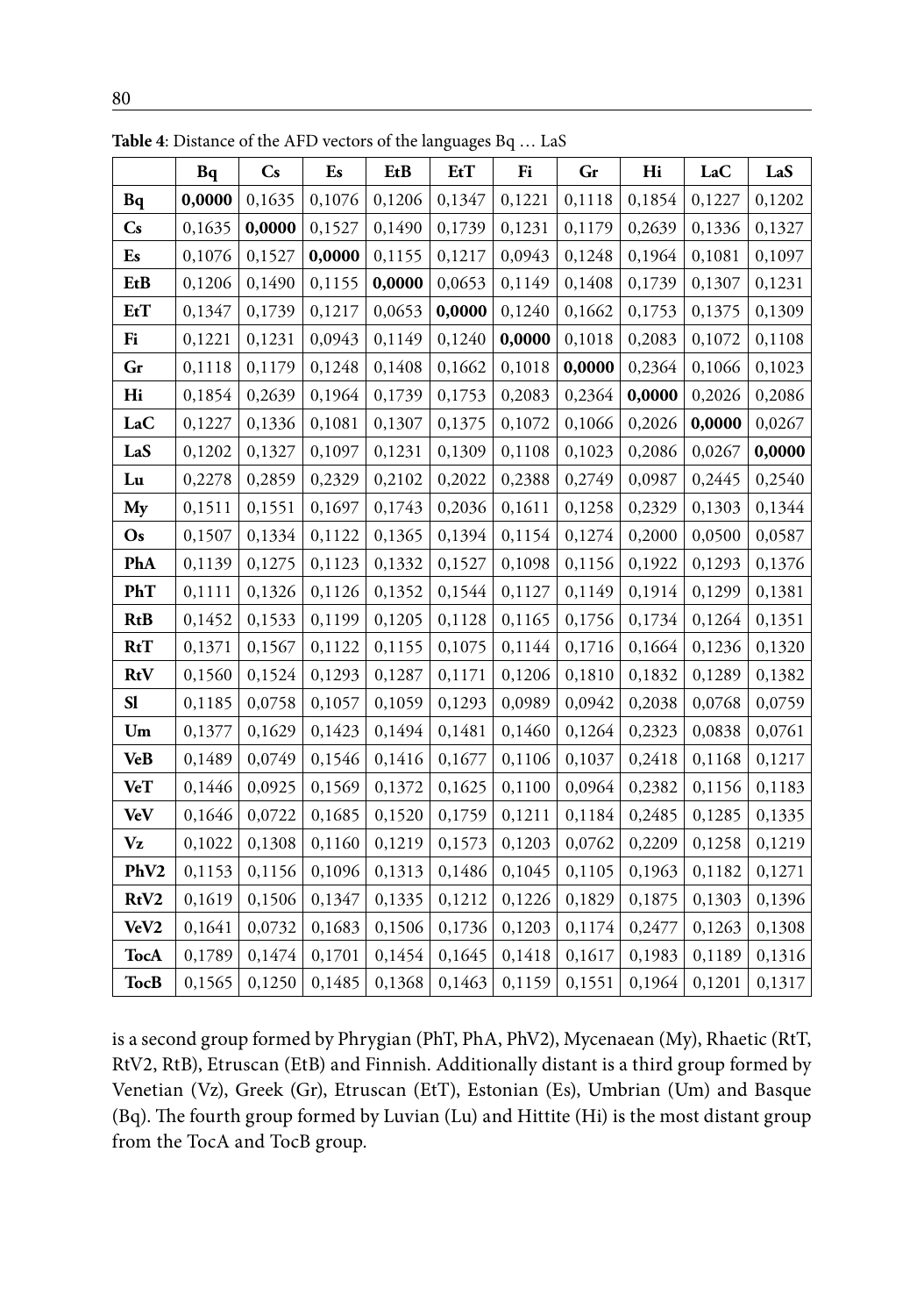|                  | Lu     | My     | Os     | PhA    | PhT    | <b>RtB</b> | RtT    | RtV    | <b>S1</b> | Um     |
|------------------|--------|--------|--------|--------|--------|------------|--------|--------|-----------|--------|
| Bq               | 0,2278 | 0,1511 | 0,1507 | 0,1139 | 0,1111 | 0,1452     | 0,1371 | 0,1560 | 0,1185    | 0,1377 |
| Cs               | 0,2859 | 0,1551 | 0,1334 | 0,1275 | 0,1326 | 0,1533     | 0,1567 | 0,1524 | 0,0758    | 0,1629 |
| Es               | 0,2329 | 0,1697 | 0,1122 | 0,1123 | 0,1126 | 0,1199     | 0,1122 | 0,1293 | 0,1057    | 0,1423 |
| EtB              | 0,2102 | 0,1743 | 0,1365 | 0,1332 | 0,1352 | 0,1205     | 0,1155 | 0,1287 | 0,1059    | 0,1494 |
| <b>EtT</b>       | 0,2022 | 0,2036 | 0,1394 | 0,1527 | 0,1544 | 0,1128     | 0,1075 | 0,1171 | 0,1293    | 0,1481 |
| Fi               | 0,2388 | 0,1611 | 0,1154 | 0,1098 | 0,1127 | 0,1165     | 0,1144 | 0,1206 | 0,0989    | 0,1460 |
| Gr               | 0,2749 | 0,1258 | 0,1274 | 0,1156 | 0,1149 | 0,1756     | 0,1716 | 0,1810 | 0,0942    | 0,1264 |
| Hi               | 0,0987 | 0,2329 | 0,2000 | 0,1922 | 0,1914 | 0,1734     | 0,1664 | 0,1832 | 0,2038    | 0,2323 |
| LaC              | 0,2445 | 0,1303 | 0,0500 | 0,1293 | 0,1299 | 0,1264     | 0,1236 | 0,1289 | 0,0768    | 0,0838 |
| LaS              | 0,2540 | 0,1344 | 0,0587 | 0,1376 | 0,1381 | 0,1351     | 0,1320 | 0,1382 | 0,0759    | 0,0761 |
| Lu               | 0,0000 | 0,2586 | 0,2386 | 0,2068 | 0,2064 | 0,1862     | 0,1816 | 0,1905 | 0,2367    | 0,2724 |
| My               | 0,2586 | 0,0000 | 0,1574 | 0,1395 | 0,1385 | 0,1848     | 0,1819 | 0,1883 | 0,1277    | 0,1486 |
| Os               | 0,2386 | 0,1574 | 0,0000 | 0,1367 | 0,1387 | 0,1193     | 0,1186 | 0,1203 | 0,0801    | 0,1085 |
| PhA              | 0,2068 | 0,1395 | 0,1367 | 0,0000 | 0,0085 | 0,1362     | 0,1304 | 0,1410 | 0,1045    | 0,1652 |
| PhT              | 0,2064 | 0,1385 | 0,1387 | 0,0085 | 0,0000 | 0,1395     | 0,1332 | 0,1449 | 0,1075    | 0,1653 |
| <b>RtB</b>       | 0,1862 | 0,1848 | 0,1193 | 0,1362 | 0,1395 | 0,0000     | 0,0151 | 0,0215 | 0,1128    | 0,1600 |
| RtT              | 0,1816 | 0,1819 | 0,1186 | 0,1304 | 0,1332 | 0,0151     | 0,0000 | 0,0327 | 0,1126    | 0,1544 |
| RtV              | 0,1905 | 0,1883 | 0,1203 | 0,1410 | 0,1449 | 0,0215     | 0,0327 | 0,0000 | 0,1164    | 0,1622 |
| SI               | 0,2367 | 0,1277 | 0,0801 | 0,1045 | 0,1075 | 0,1128     | 0,1126 | 0,1164 | 0,0000    | 0,1203 |
| Um               | 0,2724 | 0,1486 | 0,1085 | 0,1652 | 0,1653 | 0,1600     | 0,1544 | 0,1622 | 0,1203    | 0,0000 |
| <b>VeB</b>       | 0,2629 | 0,1230 | 0,1308 | 0,1096 | 0,1138 | 0,1544     | 0,1562 | 0,1525 | 0,0864    | 0,1567 |
| <b>VeT</b>       | 0,2629 | 0,1251 | 0,1337 | 0,1149 | 0,1179 | 0,1622     | 0,1624 | 0,1619 | 0,0948    | 0,1491 |
| <b>VeV</b>       | 0,2631 | 0,1353 | 0,1364 | 0,1166 | 0,1215 | 0,1541     | 0,1574 | 0,1498 | 0,0920    | 0,1673 |
| Vz               | 0,2607 | 0,1211 | 0,1476 | 0,1056 | 0,1047 | 0,1790     | 0,1733 | 0,1869 | 0,1060    | 0,1450 |
| PhV2             | 0,2103 | 0,1352 | 0,1249 | 0,0186 | 0,0229 | 0,1296     | 0,1251 | 0,1329 | 0,0923    | 0,1581 |
| RtV2             | 0,1925 | 0,1893 | 0,1202 | 0,1445 | 0,1486 | 0,0314     | 0,0431 | 0,0124 | 0,1164    | 0,1648 |
| VeV <sub>2</sub> | 0,2629 | 0,1355 | 0,1342 | 0,1180 | 0,1228 | 0,1541     | 0,1574 | 0,1497 | 0,0910    | 0,1651 |
| <b>TocA</b>      | 0,2227 | 0,1453 | 0,1216 | 0,1466 | 0,1485 | 0,1409     | 0,1430 | 0,1431 | 0,1179    | 0,1725 |
| TocB             | 0,2087 | 0,1547 | 0,1177 | 0,1259 | 0,1287 | 0,0912     | 0,0966 | 0,0926 | 0,0986    | 0,1686 |

**Table 5**: Distance of the AFD vectors of the languages Lu … Um

# Conclusion

The fact that the linguistic positions of the TocA and TocB appears quite isolated from the linguistic position of other languages suggests that TocA and TocB would have had a formation and evolution rather independent. However, the closer presence of the first group formed by Slovenian (Sl), Venetic (VeV, VeV2, VeT, VeB), Latin (LaC) and Oscan (Os) would indicate more important mutual influences between TocA, TocB, Slovenian,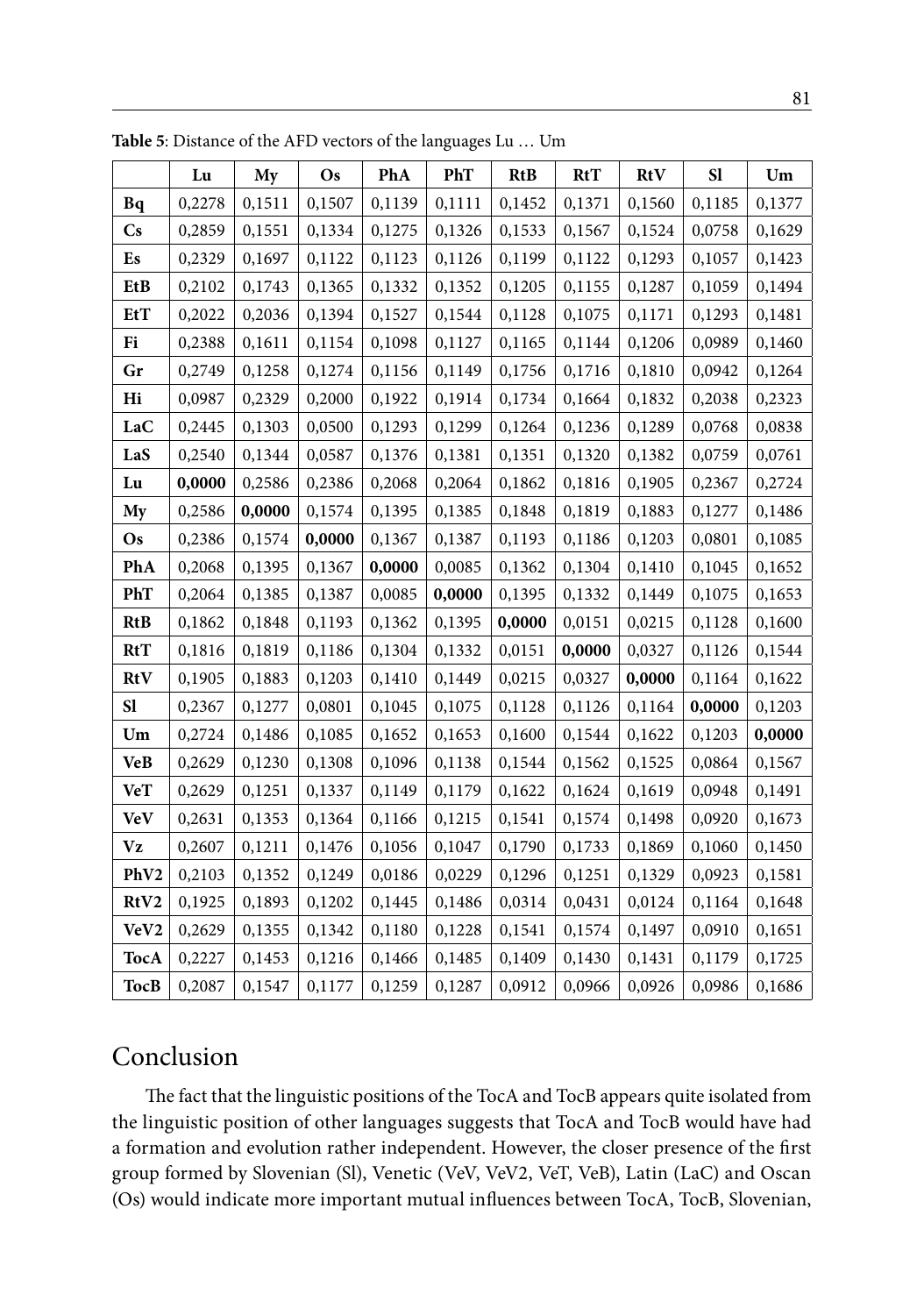| ۰.     |  |
|--------|--|
| ×<br>v |  |

|                  | <b>VeB</b> | <b>VeT</b> | <b>VeV</b> | Vz     | PhV2   | RtV2   | VeV2   | Toc A  | Toc B  |
|------------------|------------|------------|------------|--------|--------|--------|--------|--------|--------|
| Bq               | 0,1489     | 0,1446     | 0,1646     | 0,1022 | 0,1153 | 0,1619 | 0,1641 | 0,1789 | 0,1565 |
| Cs               | 0,0749     | 0,0925     | 0,0722     | 0,1308 | 0,1156 | 0,1506 | 0,0732 | 0,1474 | 0,1250 |
| Es               | 0,1546     | 0,1569     | 0,1685     | 0,1160 | 0,1096 | 0,1347 | 0,1683 | 0,1701 | 0,1485 |
| EtB              | 0,1416     | 0,1372     | 0,1520     | 0,1219 | 0,1313 | 0,1335 | 0,1506 | 0,1454 | 0,1368 |
| EtT              | 0,1677     | 0,1625     | 0,1759     | 0,1573 | 0,1486 | 0,1212 | 0,1736 | 0,1645 | 0,1463 |
| Fi               | 0,1106     | 0,1100     | 0,1211     | 0,1203 | 0,1045 | 0,1226 | 0,1203 | 0,1418 | 0,1159 |
| Gr               | 0,1037     | 0,0964     | 0,1184     | 0,0762 | 0,1105 | 0,1829 | 0,1174 | 0,1617 | 0,1551 |
| Hi               | 0,2418     | 0,2382     | 0,2485     | 0,2209 | 0,1963 | 0,1875 | 0,2477 | 0,1983 | 0,1964 |
| LaC              | 0,1168     | 0,1156     | 0,1285     | 0,1258 | 0,1182 | 0,1303 | 0,1263 | 0,1189 | 0,1201 |
| LaS              | 0,1217     | 0,1183     | 0,1335     | 0,1219 | 0,1271 | 0,1396 | 0,1308 | 0,1316 | 0,1317 |
| Lu               | 0,2629     | 0,2629     | 0,2631     | 0,2607 | 0,2103 | 0,1925 | 0,2629 | 0,2227 | 0,2087 |
| My               | 0,1230     | 0,1251     | 0,1353     | 0,1211 | 0,1352 | 0,1893 | 0,1355 | 0,1453 | 0,1547 |
| Os               | 0,1308     | 0,1337     | 0,1364     | 0,1476 | 0,1249 | 0,1202 | 0,1342 | 0,1216 | 0,1177 |
| PhA              | 0,1096     | 0,1149     | 0,1166     | 0,1056 | 0,0186 | 0,1445 | 0,1180 | 0,1466 | 0,1259 |
| PhT              | 0,1138     | 0,1179     | 0,1215     | 0,1047 | 0,0229 | 0,1486 | 0,1228 | 0,1485 | 0,1287 |
| RtB              | 0,1544     | 0,1622     | 0,1541     | 0,1790 | 0,1296 | 0,0314 | 0,1541 | 0,1409 | 0,0912 |
| RtT              | 0,1562     | 0,1624     | 0,1574     | 0,1733 | 0,1251 | 0,0431 | 0,1574 | 0,1430 | 0,0966 |
| RtV              | 0,1525     | 0,1619     | 0,1498     | 0,1869 | 0,1329 | 0,0124 | 0,1497 | 0,1431 | 0,0926 |
| <b>S1</b>        | 0,0864     | 0,0948     | 0,0920     | 0,1060 | 0,0923 | 0,1164 | 0,0910 | 0,1179 | 0,0986 |
| Um               | 0,1567     | 0,1491     | 0,1673     | 0,1450 | 0,1581 | 0,1648 | 0,1651 | 0,1725 | 0,1686 |
| VeB              | 0,0000     | 0,0366     | 0,0319     | 0,1112 | 0,0976 | 0,1514 | 0,0320 | 0,1156 | 0,1174 |
| VeT              | 0,0366     | 0,0000     | 0,0568     | 0,1036 | 0,1051 | 0,1619 | 0,0561 | 0,1171 | 0,1272 |
| <b>VeV</b>       | 0,0319     | 0,0568     | 0,0000     | 0,1347 | 0,1037 | 0,1471 | 0,0065 | 0,1247 | 0,1153 |
| Vz               | 0,1112     | 0,1036     | 0,1347     | 0,0000 | 0,1052 | 0,1908 | 0,1349 | 0,1613 | 0,1664 |
| PhV2             | 0,0976     | 0,1051     | 0,1037     | 0,1052 | 0,0000 | 0,1354 | 0,1049 | 0,1378 | 0,1164 |
| RtV2             | 0,1514     | 0,1619     | 0,1471     | 0,1908 | 0,1354 | 0,0000 | 0,1468 | 0,1429 | 0,0912 |
| VeV <sub>2</sub> | 0,0320     | 0,0561     | 0,0065     | 0,1349 | 0,1049 | 0,1468 | 0,0000 | 0,1237 | 0,1154 |
| TocA             | 0,1156     | 0,1171     | 0,1247     | 0,1613 | 0,1378 | 0,1429 | 0,1237 | 0,0000 | 0,0836 |
| <b>TocB</b>      | 0,1174     | 0,1272     | 0,1153     | 0,1664 | 0,1164 | 0,0912 | 0,1154 | 0,0836 | 0,0000 |

**Table 6**: Distance of the AFD vectors of the languages VeB … TocB

Venetic, Latin (LaC) and Oscan (Os), and less important mutual influences between TocA, TocB and the languages in the other groups. However, in order to confirm this hypothesis and to better test our vectorial formalism we plan to consider in the future more Slavic, Celtic and Uralo-Altaic languages.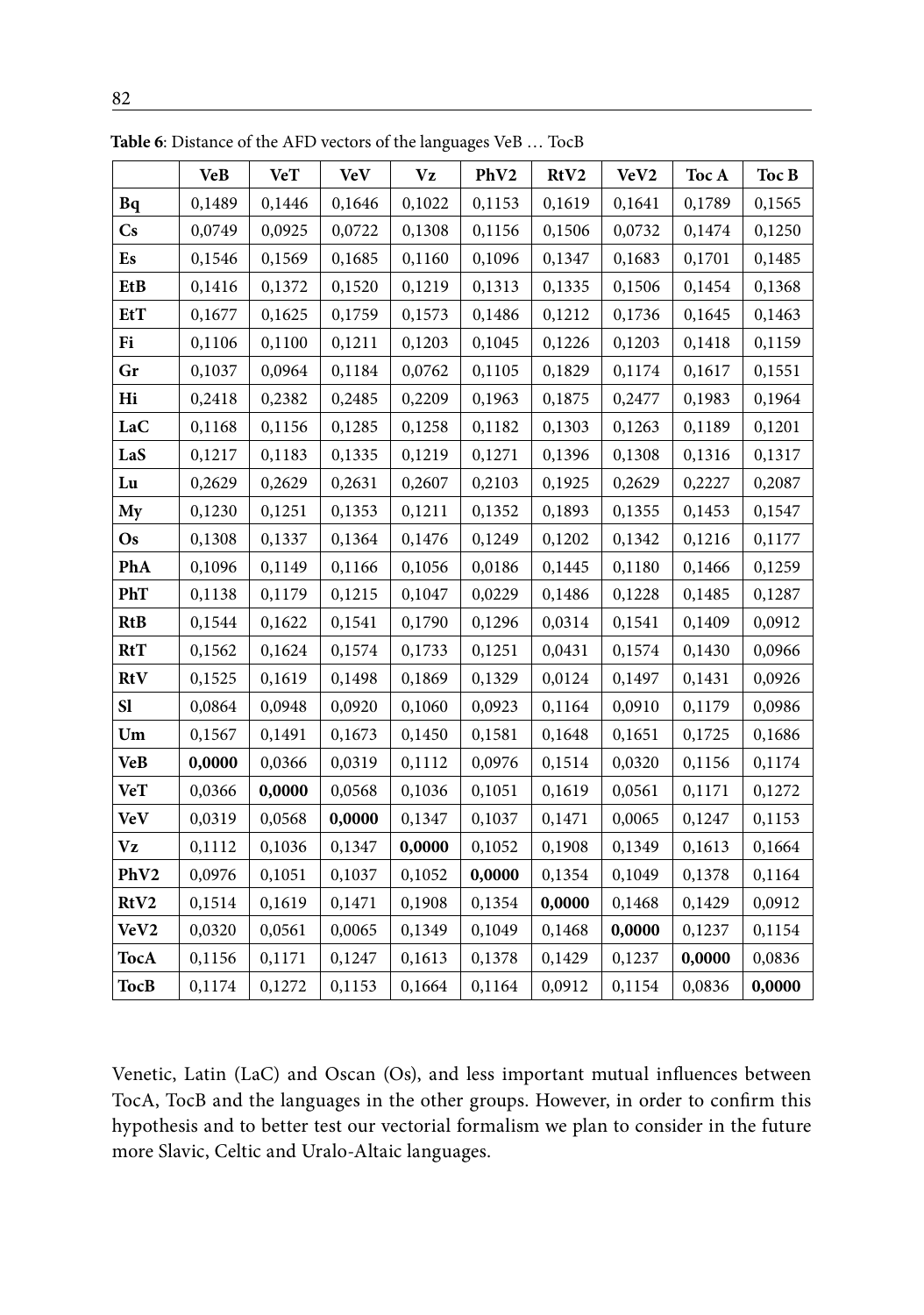# Acknowledgement

We thank prof. A. Perdih for having provided us with the final frequency characters counting data of the linguistic databases considered in the study of Perdih, Tomezzoli and Vodopivec [60] as well as for the support in the preparation of the present paper.

# References

- 1. H. A. Fellner, *The Expeditions to Tocharistan*, In Instrumenta Tocharica, M. Malzahn (ed.), Universität Verlag Winter, Heidelberg **2007**, 13-36.
- 2. M. Malzahn, *Tocharian Texts and Where to Find Them*, In Instrumenta Tocharica, M. Malzahn (ed.), Universität Verlag Winter, Heidelberg **2007**, 79-112.
- 3. *Berlin Collection:*

http://titus.fkidg1.uni-frankfurt.de/texte/tocharic/tht1.htm,

http://www.bbaw.de/forschung/turfanforschung/dta/mainz/dta\_mainz\_index.htm,

http://www.bbaw.de/forschung/turfanforschung/dta/mainz/dta\_mainz\_Bemerkungen, htm#mainz0655(6),

http://www.bbaw.de/forschung/turfanforschung/dta/u/dta\_u\_index.htm.

- 4. *London Collection:* http://idp.bl.uk.
- 5. E. Kuzmina, *The prehistory of the Silk Road*, Victor H. Hair (ed.), University of Pennsylvania Press, Philadelphia **2008**, part 2-3.
- 6. P. Jandáček, A. Perdih, *A novel view of the origins, development and differentiation of Indo-Europeans*, Proceedings of the Sixth International Topical Conference, Origin of European, Ljubljana 6-7 June 2008, A. Perdih (ed.), Založništvo Jutro, Ljubljana **2008**, pp. 88-98, available at:
- 7. http://www.korenine.si/zborniki/zbornik08/novel\_ie\_view.pdf.
- 8. J. P. Mallory, V. H. Mair, *The Tarim Mummies*: Ancient China and the Mystery of the Earliest Peoples from the West, Thames & Hudson, **2000**.
- 9. *Tarim mummies*, http://en.wikipedia.org/wiki/Tarim\_mummies, http://en.wikipedia.org/wiki/Tarim\_mummies
- 10. http://discovermagazine.com/1994/apr/themummiesofxinj359http://discovermagazine.com/1994/ apr/themummiesofxinj359.
- 11. http://en.wikipedia.org/wiki/Tocharian\_languages.
- 12. E. Sieg, W. Siegling, *Tocharische Sprachreste*, Sprache B, Heft I, Die Udānālankāra-Fragmente, Vandnhoeck & Ruprecht, Göttingen, **1949**.
- 13. E. Sieg, W. Siegling, *Tocharische Sprachreste*, Sprache B, Heft 2, Fragmente 71-633, Vandnhoeck & Ruprecht, Göttingen **1953**.
- 14. E. Sieg, W. Siegling, *Tocharische Sprachreste*, I. Band B, Die Texte, A Transcription, Vereinigung Wissenschaftlicher Verleger, Berlin und Liepzig **1921**.
- 15. E. Sieg, W. Siegling, W. Schulze, *Tocharische Grammatik*, Göttingen **1931**.
- 16. G. J. Pinault, *Chrestomathie Tokharienne Textes et Grammaire*, Peeters Leuven-Paris **2008**.
- 17. Tocharian Online *Lesson 1,* http://www.utexas.edu/cola/centers/lrc/eieol/tokol-1-X.html.
- 18. Tocharian Online *Selected Annotated Bibliography,* http://www.utexas.edu/cola/centers/lrc/eieol/tokol-E.html.
- 19. Tocharian Online  *Lesson 2,* http://www.utexas.edu/cola/centers/lrc/eieol/tokol-2-X.html.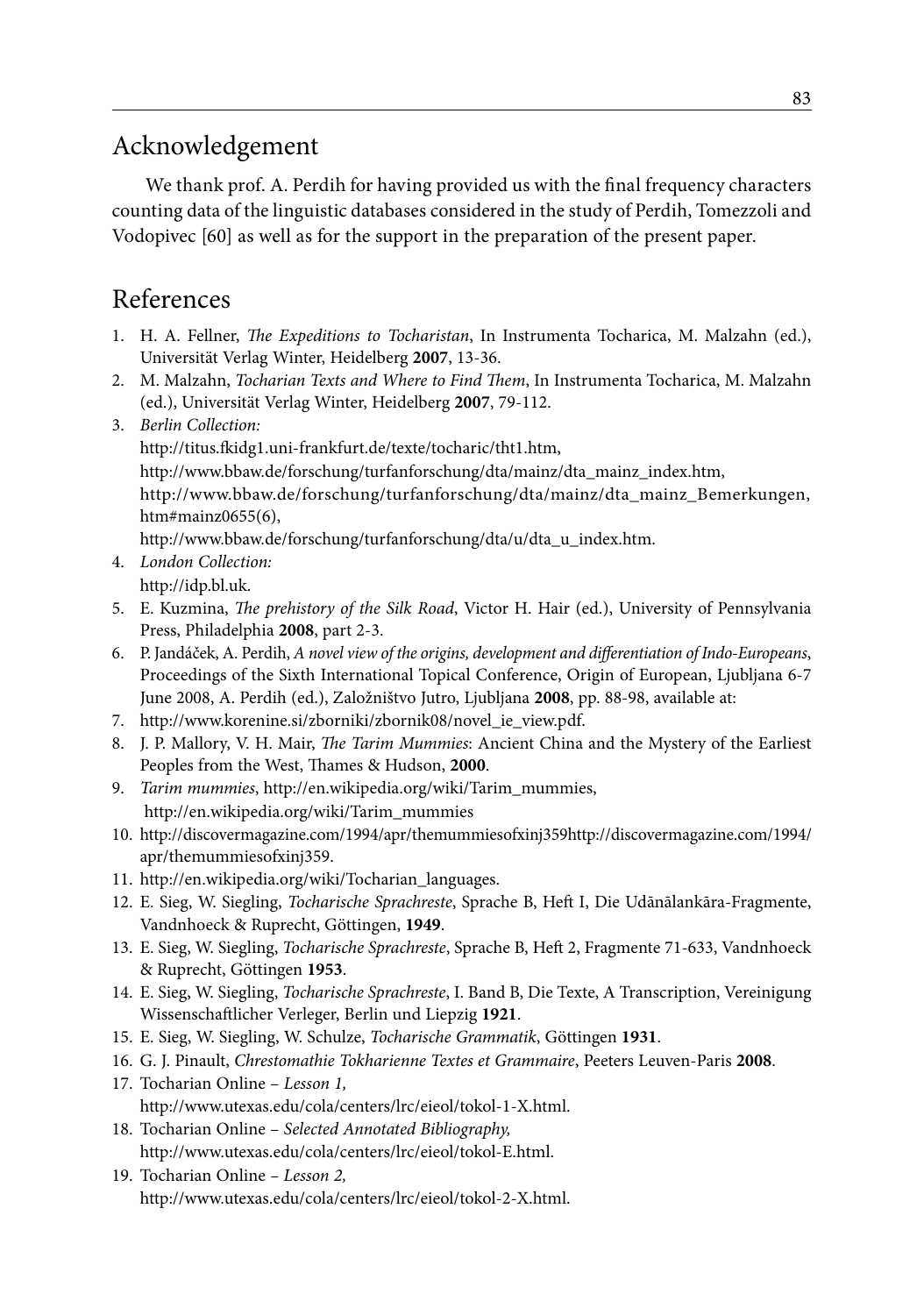| 20. Tocharian Online - Lesson 3,                                                                                    |
|---------------------------------------------------------------------------------------------------------------------|
| http://www.utexas.edu/cola/centers/lrc/eieol/tokol-3-X.html.                                                        |
| 21. Tocharian Online - Lesson 4,                                                                                    |
| http://www.utexas.edu/cola/centers/lrc/eieol/tokol-4-X.html.                                                        |
| 22. Tocharian Online - Lesson 5,                                                                                    |
| http://www.utexas.edu/cola/centers/lrc/eieol/tokol-5-X.html.                                                        |
| 23. Tocharian Online - Lesson 6,                                                                                    |
| http://www.utexas.edu/cola/centers/lrc/eieol/tokol-6-X.html.                                                        |
| 24. Tocharian Online - Lesson 7,                                                                                    |
| http://www.utexas.edu/cola/centers/lrc/eieol/tokol-7-X.html.                                                        |
| 25. Tocharian Online - Lesson 8,                                                                                    |
| http://www.utexas.edu/cola/centers/lrc/eieol/tokol-8-X.html.                                                        |
| 26. Tocharian Online - Lesson 9,                                                                                    |
| http://www.utexas.edu/cola/centers/lrc/eieol/tokol-9-X.html.                                                        |
| 27. Tocharian Online - Lesson 10,                                                                                   |
| http://www.utexas.edu/cola/centers/lrc/eieol/tokol-10-X.html.                                                       |
| 28. Tocharian A texts,                                                                                              |
| http://www.ling.upenn.edu/~kurisuto/germanic/tocharian_a_raw_notes.html.                                            |
| 29. Tocharian Online - Tocharian A: English Meaning Index,                                                          |
| http://www.utexas.edu/cola/centers/lrc/eieol/tokol-EI-X.html.                                                       |
| 30. Tocharian Online - Tocharian A: Master Glossary,                                                                |
| http://www.utexas.edu/cola/centers/lrc/eieol/tokol-MG-X.html.                                                       |
| 31. Tocharian Online - Tocharian A: Base Form Dictionary,                                                           |
| http://www.utexas.edu/cola/centers/lrc/eieol/tokol-BF-X.html,                                                       |
| http://www.utexas.edu/cola/centers/lrc/eieol/tokol-BF-R.html.                                                       |
| 32. Tocharian B texts,                                                                                              |
| http://www.ling.upenn.edu/~kurisuto/germanic/tocharian_b_raw_notes.html.                                            |
| 33. Tocharian Online - Tocharian B: English Meaning Index,                                                          |
| http://www.utexas.edu/cola/centers/lrc/eieol/txbol-EI-X.html.                                                       |
| 34. Tocharian Online - Tocharian B: Master Glossary,                                                                |
| http://www.utexas.edu/cola/centers/lrc/eieol/txbol-MG-X.html                                                        |
| 35. Tocharian Online - Tocharian B: Base Form Dictionary,                                                           |
| http://www.utexas.edu/cola/centers/lrc/eieol/txbol-BF-X.html.                                                       |
| 36. M. Malzahn, The Tocharian Verbal System, in Brill's Studies in Indo-European Languages &                        |
| Linguistics, C Melchert, O Hackstein (eds), Vol. 3, BRILL, Leiden - Boston, 2010.                                   |
| 37. W. Winter, Nominal and Pronominal Dual in Tocharian, Language, 38, 1982, 111-134.                               |
| 38. A. J. Van Windeckens, Sur l'origine indo-européenne de quelque mot tokharien - I, Orbis 13,                     |
| 1964.                                                                                                               |
| 39 A. J. Van Windeckens, Sur l'origine indo-européenne de quelque mot tokharien - II, Orbis 14,                     |
| 1965, 501-504.                                                                                                      |
| 40. A. J. Van Windeckens, Sur l'origine indo-européenne de quelque mot tokharien - V, Orbis 19,<br>1970, 165-171.   |
| 41. A. J. Van Windeckens, Sur l'origine indo-européenne de quelque mot tokharien - VI, Orbis 19,                    |
| 1970, 526-528.                                                                                                      |
|                                                                                                                     |
| 42. G. J. Pinault, Terminologie de Petit Bétail en Tocharien, Studia etymologica Cracoviensia, 2, 1997,<br>175-218. |
| 43. A. Lubotsky, Tocharian Loan Words in Old Chinese: Chariots, Chariot Gear, and Town Building.                    |
| In: The Bronze Age and Early Iron Age Peoples of Central Asia, Victor A Mair (ed.), Institute                       |
| for the Study of Man, Washington D.C. 1998, 379-390.                                                                |
|                                                                                                                     |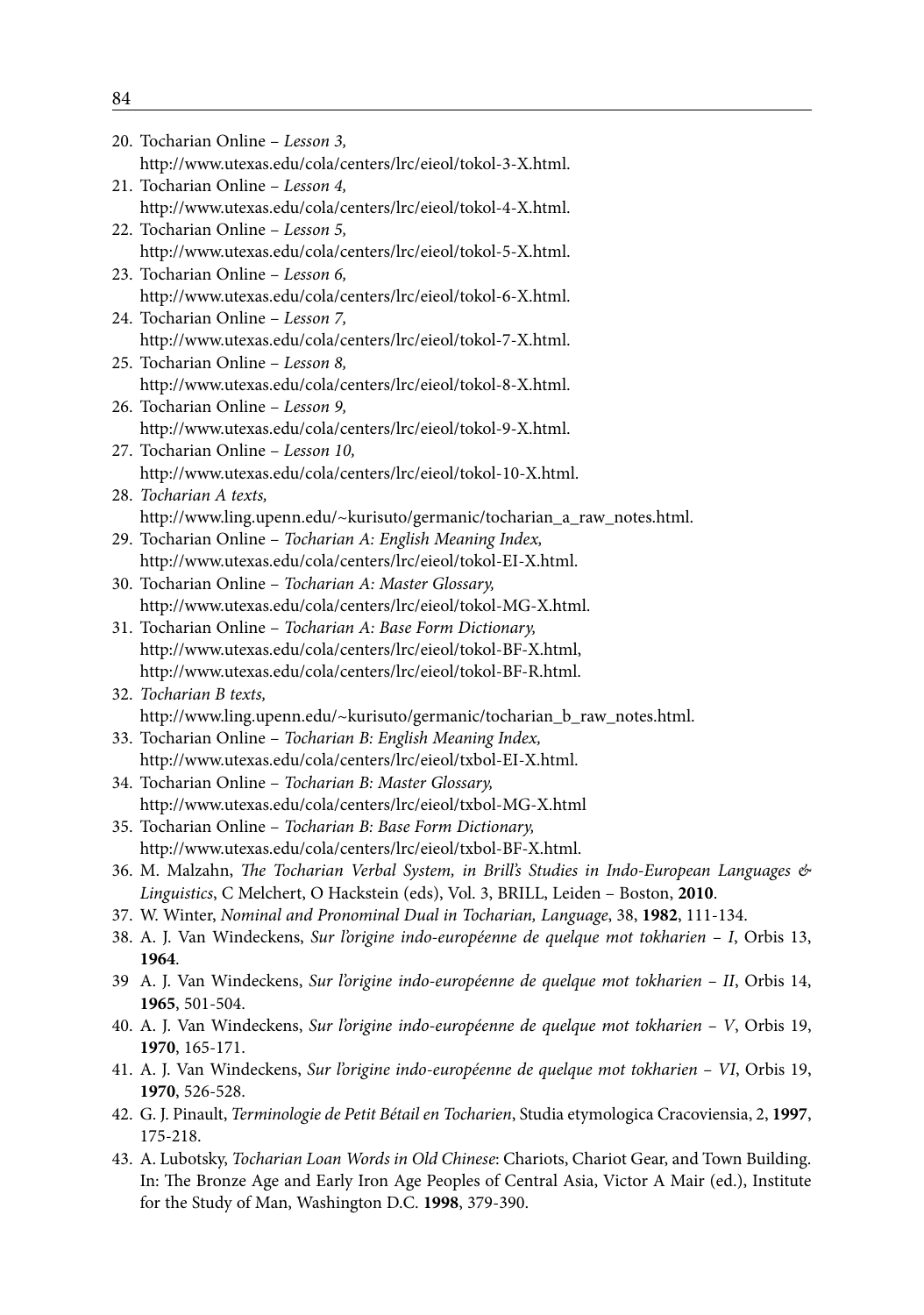- 44. A. Lubotsky, S. Starostin, *Turkic and Chinese Words in Tocharian, Language in time and space*. A Festschrift for Werner Winter on the occasion of his 80<sup>th</sup> birthday, B. L. M. Bauer, G. J. Pinault (edd.), Berlin – New York **2003**, 257-269.
- 45. V. V. Ivanov, *Balto-slaviano-toxarskie izoglossy*, Balto-slavianskie issledovanija, **1988**, Band 1986, 45-60.
- 46. A. J. Van Windekens, *Morphologie Comparée du Tocharien*, Louvain, **1944**.
- 47. A. J. Van Windekens, *Le Tocharien confronté avec les autres langues indo-européennes,* Vol. I, La phonétique et le vocabulaire, Louvain **1976**.
- 48. A. J. Van Windekens, *Le Tocharien confronté avec les autres langues indo-européennes*, Vol. II, La morphologie nominale, Louvain **1979**.
- 49. A. J. Van Windekens, *Le Tocharien confronté avec les autres langues indo-européennes*, Vol. I, La morphologie verbale, Louvain **1982**.
- 50. *Papers from the Workshop on Tocharian*, Leiden, September 5, 1987, Voll 1, 2, Ed J Hilmarsson, Reykjavik **1988**.
- 51. J. Nerbonne, W. Heeringa, *Measuring Dialect Distance Phonetically*, Workshop on Computational Phonology, in J. Coleman (ed.), Madrid **1997**, 12-15, available at: http://odur.let.rug.nl/~nerbonne/ paper.htmlhttp://odur.let.rug.nl/~nerbonne/paper.html.
- 52. J. Nerbonne, W. Heeringa, *Computational Comparison and Classification of Dialects*, 2nd Congress of Dialectologists and Geolinguists, Amsterdam **2002**, 1-16.
- 53. J. Nerbonne, W. Heeringa, E. Van der Hout, S. Otten, W. Van de Vis, *Phonetic Distance between Dutch Dialects*. In: G Durieux, W Daeleman & Gillis (eds.), CLIN VI, Papers from the sixth meeting, University of Antwerpen, Center for Dutch Language and Speech, Antwerp **1996**, 185- 202, available at: http://odur.let.rug.nl/~nerbonne/paper.htmlhttp://odur.let.rug.nl/~nerbonne/ paper.html.
- 54. B. Kessler, *Computational Dialectology in Irish Gaelic*, Proceeding of the 6th Conference of European ACL, Dublin **1995**, 60-66.
- 55. W. Heeringa, C. Gooskens, *Norwegian Dialects examined Perceptually and Acoustically*, Computers and the Humanities, Groeningen **2003**, 295-297.
- 56. J. B. Kruskal, *An Overview of Sequence Comparison*. In: Time Warps, String Edits and Macro Molecules. The Theory and Practice of Sequence Comparison, 2nd Edition, CSLI, D Sankoff, J Kruskal (eds.), Stanford **1999**, 1-44.
- 57. W. Viaregge, A. Rietveld, C. Jansen*, A Distinctive Feature Based System for the Evaluation of Segmental Transcription in Dutch*. In: Proceedings of the 10th International Congress of Phonetic Sciences, Dordrecht **1984**, 654-659.
- 58. M. Silvestri, G. Tomezzoli, *Linguistic Computational Analysis to Measure the Distances between Ancient Venetic, Latin and Slovenian Languages*. In: Proceedings of the Third International Topical Conference: Ancient Settlers of Europe, Ljubljana 10-11 June 2005, A Perdih (ed.), Založništvo Jutro, Ljubljana **2005**, pp. 77-85.
- 59. M. Silvestri, G. Tomezzoli, *Linguistic Distances between Rhaetian, Venetic, Latin and Slovenian Languages*. In: Proceedings of the Fifth International Topical Conference: Origin of Europeans, Ljubljana 8-9 June 2007, A Perdih (ed.), Založništvo Jutro, Ljubljana **2007**, pp. 184-190.
- 60. A. Perdih, G. Tomezzoli, V. Vodopivec, *Comparison of Contemporary and Ancient Languages.* In: Proceedings of the Sixth International Topical Conference: Origin of Europeans, Ljubljana 6-7 June 2008, A Perdih (ed.), Založništvo Jutro, Ljubljana **2008**, pp. 40-87.
- 61. A. Perdih, *Comparison of Some Methods of Estimation of Linguistic Distances*. In: Proceedings of the Eighth International Topical Conference: Origin of Europeans, Ljubljana 4-5 June 2010, A Perdih (ed.), Založništvo Jutro, Ljubljana **2010**, pp. 78-86, available at:
- 62. http://www.korenine.si/zborniki/zbornik10/perdih\_ling\_comparisson.pdf.